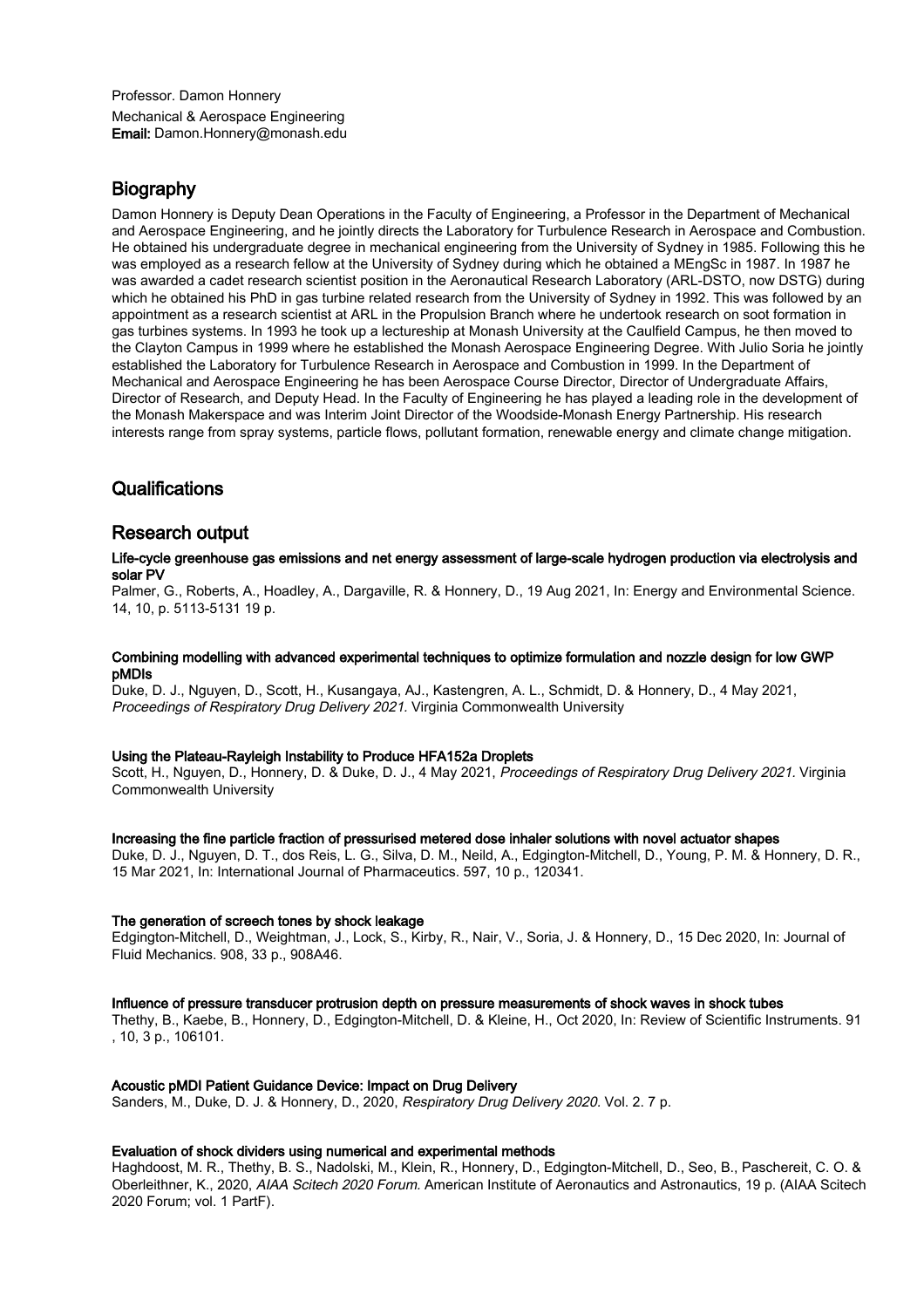# Multimodal X-ray and laser diagnostics for pressurized metered dose inhaler sprays

Duke, D. J., Mason-Smith, N., Kastengren, A. L., Ilavsky, J., Young, P., Traini, D., Lewis, D., Edgington-Mitchell, D. & Honnery, D., 2020, ICLASS 2018 - 14th International Conference on Liquid Atomization and Spray Systems.

### Redistribution of transient shock waves using shock dividers

Thethy, B. S., Haghdoost, M. R., Paschereit, C. O., Honnery, D., Edgington-Mitchell, D. & Oberleithner, K., 2020, AIAA Scitech 2020 Forum. American Institute of Aeronautics and Astronautics, 16 p. (AIAA Scitech 2020 Forum; vol. 1 PartF).

### Understanding flow rate influence on clip-tone guided inhaler delivery

Sanders, M., Johnson, R., Young, P., Duke, D. J., Honnery, D. & Tran, C., 2020, p. A20-A21. 2 p.

# X-ray and optical assessment of alternative propellant p-152A in pMDI sprays

Duke, D. J., Sforzo, B. A., Kastengren, A. L., Young, P. M. & Honnery, D., 2020, p. A8-A8. 1 p.

### Effect of turbulence on drop breakup in counter air flow

Zhao, H., Nguyen, D., Duke, D. J., Edgington-Mitchell, D., Soria, J., Liu, H. F. & Honnery, D., 1 Nov 2019, In: International Journal of Multiphase Flow. 120, 10 p., 103108.

### The influence of cylindrical spray chamber geometry on the evolution of high pressure diesel sprays

Nguyen, D. & Honnery, D., 1 Oct 2019, In: Journal of Fluids Engineering. 141, 10, 11 p., 101102.

# Energy efficiency or conservation for mitigating climate change?

Moriarty, P. & Honnery, D., 16 Sep 2019, In: Energies. 12, 18, 17 p., 3543.

# Thermodynamic modeling and validation of in-cylinder flow in diesel engines

Neshat, E., Nazemian, M. & Honnery, D., Sep 2019, In: Environmental Progress and Sustainable Energy. 38, 5, 12 p.

# Ecosystem maintenance energy and the need for a green EROI

Moriarty, P. & Honnery, D., 1 Aug 2019, In: Energy Policy. 131, p. 229-234 6 p.

# Drug distribution transients in solution and suspension-based pressurised metered dose inhaler sprays

Duke, D. J., Scott, H. N., Kusangaya, A. J., Kastengren, A. L., Matusik, K., Young, P., Lewis, D. & Honnery, D., 20 Jul 2019, In: International Journal of Pharmaceutics. 566, p. 463-475 13 p.

# Advanced numerical analyses on thermal, chemical and dilution effects of water addition on diesel engine performance and emissions utilizing artificial inert species

Neshat, E., Bajestani, A. V. & Honnery, D., 15 Apr 2019, In: Fuel. 242, p. 596-606 11 p.

### Impact of coherence decay on wavepacket models for broadband shock-associated noise in supersonic jets

Wong, M. H., Jordan, P., Honnery, D. R. & Edgington-Mitchell, D., 25 Mar 2019, In: Journal of Fluid Mechanics. 863, p. 969-993 25 p.

Nozzle external geometry as a boundary condition for the azimuthal mode selection in an impinging underexpanded jet Weightman, J. L., Amili, O., Honnery, D., Edgington-Mitchell, D. & Soria, J., 10 Mar 2019, In: Journal of Fluid Mechanics. 862, p. 421-448 28 p.

Equivalent shock-associated noise source reconstruction of screeching underexpanded unheated round jets Tan, D. J., Honnery, D., Kalyan, A., Gryazev, V., Karabasov, S. A. & Edgington-Mitchell, D., 1 Mar 2019, In: AIAA Journal. 57, 3, p. 1200-1214 15 p.

### Correlation analysis of high-resolution particle image velocimetry data of screeching jets

Tan, D. J., Honnery, D., Kalyan, A., Gryazev, V., Karabasov, S. A. & Edgington-Mitchell, D., 1 Feb 2019, In: AIAA Journal. 57, 2, p. 735-748 14 p.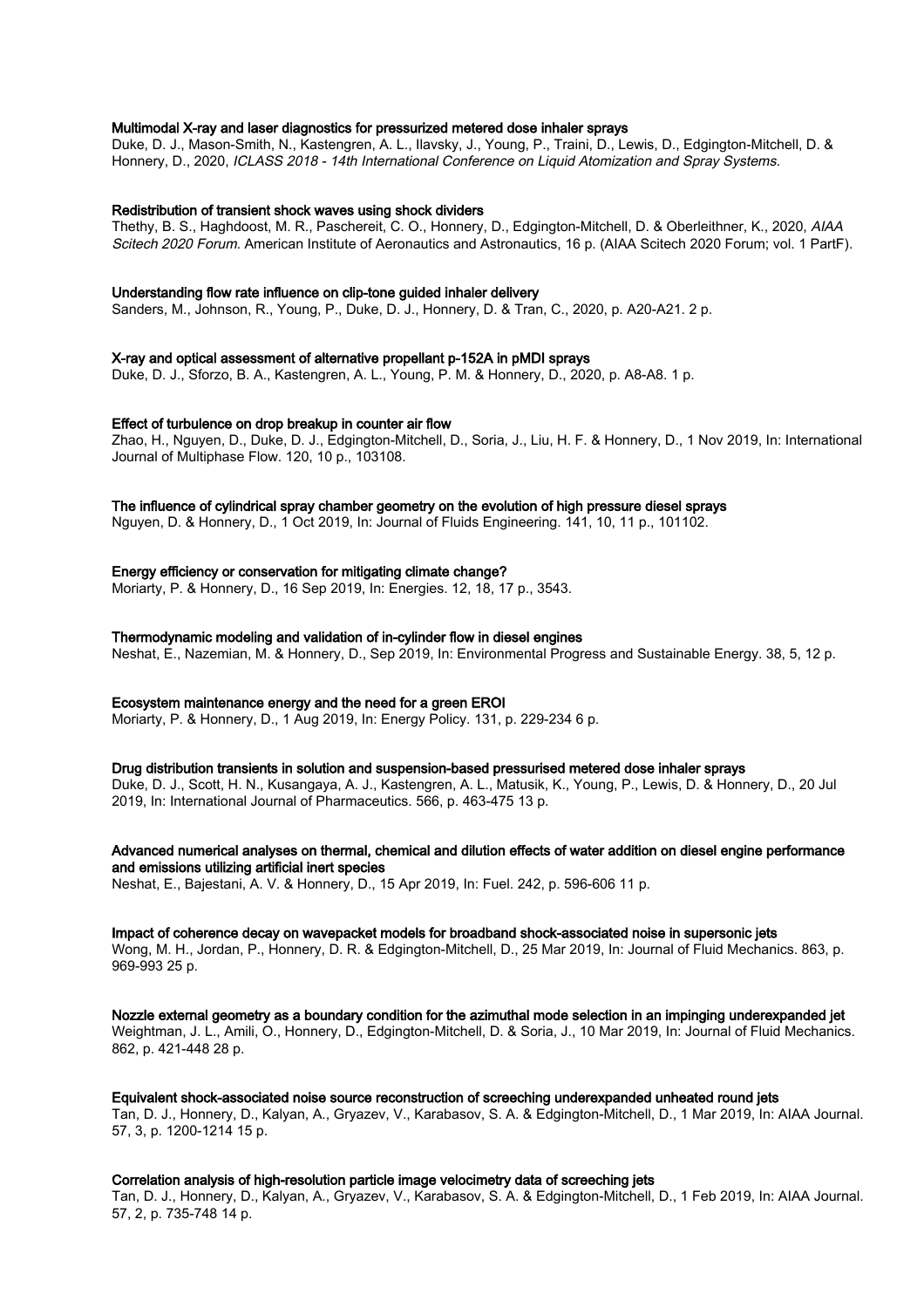# A parabolised stability equation based broadband shock-associated noise model

Wong, M. H., Edgington-Mitchell, D., Honnery, D., Cavalieri, A. V. G. & Jordan, P., 2019, 25th AIAA/CEAS Aeroacoustics Conference, 2019. American Institute of Aeronautics and Astronautics, 16 p.

### Bioenergy with carbon capture and storage in a future world

Moriarty, P. & Honnery, D., 2019, Bioenergy with Carbon Capture and Storage: Using Natural Resources for Sustainable Development. Pires, J. C. M. & Goncalves, A. L. D. C. (eds.). London, UK: Academic Press, p. 273-287 15 p.

# Energy Accounting for a Renewable Energy Future

Moriarty, P. & Honnery, D., 2019, In: Energies. 12, 22, 16 p.

# Global renewable energy resources and use in 2050

Moriarty, P. & Honnery, D., 2019, Managing Global Warming: An Interface of Technology and Human Issues. Letcher, T. M. (ed.). London, UK: Academic Press, p. 221-235 15 p.

# New Energy Technologies: Microalgae, Photolysis and Airborne Wind Turbines

Moriarty, P. & Honnery, D., 2019, In: Sci. 1, 43, 10 p.

# Plateau-Rayleigh breakup of supercooled refrigerant droplets

Scott, H., Nguyen, D., Duke, D. J. & Honnery, D., 2019, Proceedings of 9th Australian Conference on Laser Diagnostics.

# Prospects for hydrogen as a transport fuel

Moriarty, P. & Honnery, D., 2019, In: International Journal of Hydrogen Energy. 44, 31, p. 16029-16037 9 p.

# Signatures of shear-layer unsteadiness in proper orthogonal decomposition

Weightman, J. L., Amili, O., Honnery, D., Soria, J. & Edgington-Mitchell, D., 1 Dec 2018, In: Experiments in Fluids. 59, 12, 180.

### Upstream-travelling acoustic jet modes as a closure mechanism for screech

Edgington-Mitchell, D., Jaunet, V., Jordan, P., Towne, A., Soria, J. & Honnery, D., 25 Nov 2018, In: Journal of Fluid Mechanics. 855, 12 p., R1.

### An experimental investigation of coupled underexpanded supersonic twin-jets

Bell, G., Soria, J., Honnery, D. & Edgington-Mitchell, D., 1 Sep 2018, In: Experiments in Fluids. 59, 9, 19 p., 139.

### Coupling modes of an underexpanded twin axisymmetric jet

Knast, T., Bell, G., Wong, M., Leb, C. M., Soria, J., Honnery, D. R. & Edgington-Mitchell, D., 1 Sep 2018, In: AIAA Journal. 56, 9, p. 3524-3535 12 p.

### Dynamic stall in vertical axis wind turbines: Scaling and topological considerations

Buchner, A-J., Soria, J., Honnery, D. & Smits, A. J., 25 Apr 2018, In: Journal of Fluid Mechanics. 841, p. 746-766 21 p.

### Energy policy and economics under climate change

Moriarty, P. & Honnery, D., 1 Jan 2018, In: AIMS Energy. 6, 2, p. 272-290 19 p.

### Kinematic wavepacket model for broadband shock associated noise in underexpanded supersonic jets

Wong, M. H., Honnery, D., Edgington-Mitchell, D., Savarese, A. & Jordan, P., 1 Jan 2018, 2018 AIAA/CEAS Aeroacoustics Conference. American Institute of Aeronautics and Astronautics, AIAA 2018-3465

# Sound production by shock leakage in supersonic jet screech

Edgington-Mitchell, D. M., Weightman, J. L., Soria, J. & Honnery, D. R., 1 Jan 2018, 2018 AIAA/CEAS Aeroacoustics Conference. American Institute of Aeronautics and Astronautics, AIAA 2018-3147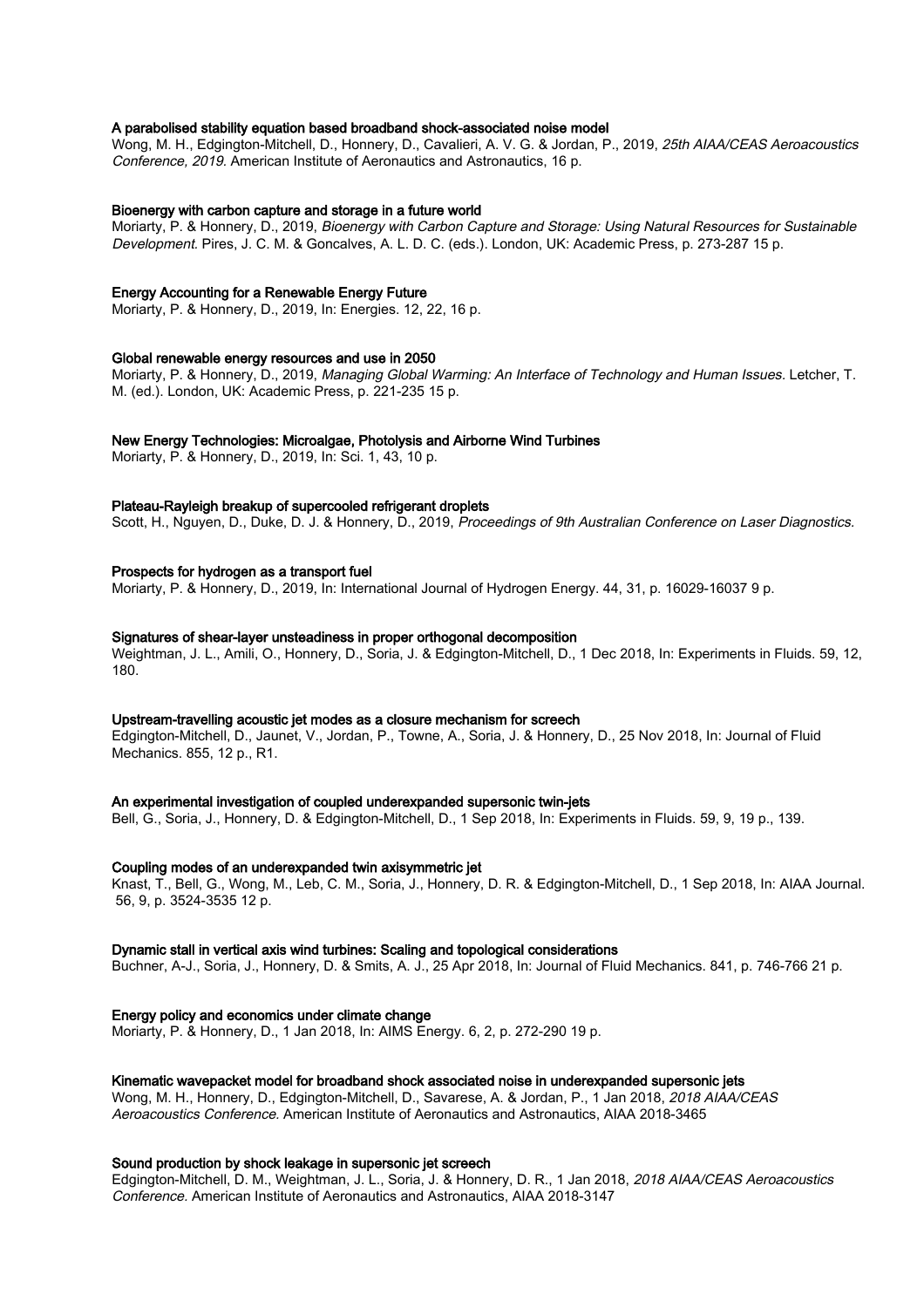# Chamber geometry effect on non-evaporating diesel spray evolution

Nguyen, D. & Honnery, D., 2018, Proceedings of the 21st Australasian Fluid Mechanics Conference, AFMC 2018. Lau, T. C. W. & Kelso, R. M. (eds.). Australasian Fluid Mechanics Society

### Creating environmentally sustainable cities: Not an easy task

Moriarty, P. & Honnery, D., 2018, Handbook of Emerging 21st-Century Cities. Bezdecny, K. & Archer, K. (eds.). United Kingdom: Edward Elgar Publishing, p. 30-46 17 p.

### Synchrotron x-ray measurements of pMDI sprays: enabling improved nozzle design

Duke, D. J., Mason-Smith, N., Edgington-Mitchell, D. M., Kastengren, A. L., Ilavsky, J., Young, P., Traini, D., Lewis, D. & Honnery, D., 2018, Proceedings of Respiratory Drug Delivery 2018. Vol. 1. p. 189-200 16 p.

### The effect of jet exit pressure ratio on a jet in cross flow

Knast, T., Mears, L., Arora, N., Guha, T. K., Kumar, R., Alvi, F. S., Honnery, D. R. & Edgington-Mitchell, D. M., 2018, 2018 Fluid Dynamics Conference. American Institute of Aeronautics and Astronautics, AIAA 2018-3546

### Three futures: Nightmare, diversion, vision

Moriarty, P. & Honnery, D., 2018, In: World Futures. 74, 2, p. 51-67 17 p.

### State of charge estimation for battery packs using H-infinity observer in underground mine electric vehicles

He, F., Shen, W., Kapoor, A., Honnery, D. & Dayawansa, D., 2 Oct 2017, In: Australian Journal of Electrical and Electronics Engineering. 14, 3-4, p. 49-58 10 p.

### Spray flow structure from twin-hole diesel injector nozzles

Nguyen, D., Duke, D., Kastengren, A. L., Matusik, K., Swantek, A. B., Powell, C. F. & Honnery, D., 1 Sep 2017, In: Experimental Thermal and Fluid Science. 86, p. 235-247 13 p.

# Stability and three-dimensional evolution of a transitional dynamic stall vortex

Buchner, A-J., Honnery, D. & Soria, J., 25 Jul 2017, In: Journal of Fluid Mechanics. 823, p. 166-197 32 p.

### Multi-zone model for diesel engine simulation based on chemical kinetics mechanism

Neshat, E., Honnery, D. & Saray, R. K., 5 Jul 2017, In: Applied Thermal Engineering. 121, p. 351-360 10 p.

### Revealing pMDI Spray Initial Conditions: Flashing, Atomisation and the Effect of Ethanol

Mason-Smith, N., Duke, D. J., Kastengren, A. L., Traini, D., Young, P. M., Chen, Y., Lewis, D. A., Edgington-Mitchell, D. & Honnery, D., 1 Apr 2017, In: Pharmaceutical Research. 34, 4, p. 718-729 12 p.

### An explanation for the phase lag in supersonic jet impingement

Weightman, J. L., Amili, O., Honnery, D., Soria, J. & Edgington-Mitchell, D., 25 Mar 2017, In: Journal of Fluid Mechanics. 815, p. 815R1-1-815R1-11 11 p., R1.

# A study of the relationship between NOx and the ion current in a direct-injection diesel engine

Rao, R. & Honnery, D., 1 Feb 2017, In: Combustion and Flame. 176, p. 309-317 9 p.

# Fuzzy parameter tuning sliding mode control for longitudinal motion of underground mining electric vehicles based on a single wheel model

Ye, W., Shen, W., Zheng, J., Honnery, D. & Dayawansa, D., 10 Jan 2017, Proceedings of the 2016 International Conference on Advanced Mechatronic Systems (ICAMechS 2016): Melbourne, Australia, November 30 - December 3, 2016. Chen, X. & Wang, D. (eds.). Piscataway, NJ: IEEE, Institute of Electrical and Electronics Engineers, p. 283-288 6 p. 7813461

# Review: Assessing the climate mitigation potential of biomass

Moriarty, P. & Honnery, D., 1 Jan 2017, In: AIMS Energy. 5, 1, p. 20-38 19 p.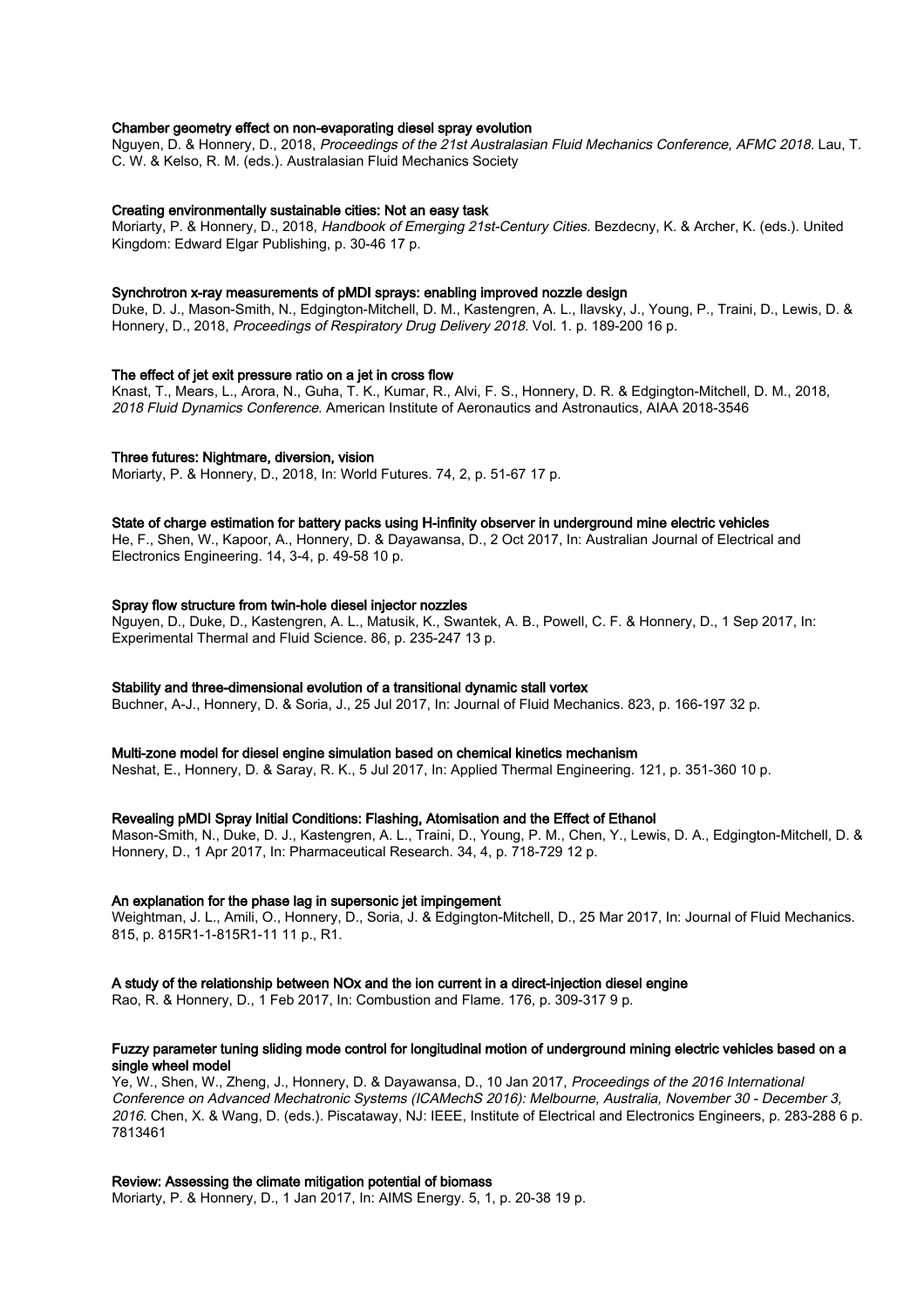### Engine tail pipe particulate emissions and fault detection using an ion current sensor

Rao, R. & Honnery, D., 2017, Proceedings of the 11th Asia-Pacific Conference on Combustion, ASPACC 2017.

### High-speed x-ray imaging of pressurized metered-dose inhaler sprays with variable ethanol content

Mason-Smith, N., Duke, D. J., Kastengren, A. L., Edgington-Mitchell, D. M. & Honnery, D., 2017, Proceedings of ILASS-Asia 2017.

# Improved predictions of broadband shock associated noise in supersonic jets

Kalyan, A., Gryazev, V., Karabasov, S. A., Tan, D. J., Wong, M., Honnery, D. & Edgington-Mitchell, D., 2017, Proceedings of the 46th International Congress and Exposition on Noise Control Engineering: Taming Noise and Moving Quiet, INTER-NOISE 2017.

### Novel method for investigating broadband velocity fluctuations in axisymmetric screeching jets

Tan, D. J., Soria, J., Honnery, D. & Edgington-Mitchell, D., 2017, In: AIAA Journal. 55, 7, p. 2321-2334 14 p.

### On the Application of Shock-Associated Noise Models to PIV Measurements of Screeching Axisymmetric Cold Jets

Tan, D. J., Wong, M., Honnery, D., Edgington-Mitchell, D., Kalyan, A., Gryazev, V. & Karabasov, S. A., 2017, 23rd AIAA/CEAS Aeroacoustics Conference: 5-9 June 2017, Denver, Colorado. Melton, L. & Bil, C. (eds.). Reston, VA: American Institute of Aeronautics and Astronautics, 19 p.

### On the effects of nozzle lip thickness on the azimuthal mode selection of a supersonic impinging flow

Weightman, J. L., Amili, O., Honnery, D., Edgington-Mitchell, D. & Soria, J., 2017, 23rd AIAA/CEAS Aeroacoustics Conference: 5-9 June 2017, Denver, Colorado. Melton, L. & Bil, C. (eds.). Reston, VA: American Institute of Aeronautics and Astronautics, 12 p.

# Particle image velocimetry analysis of the twin supersonic jet structure and standing-wave

Bell, G., Soria, J., Honnery, D. & Edgington-Mitchell, D., 2017, 23rd AIAA/CEAS Aeroacoustics Conference. Melton, L. & Bil, C. (eds.). Reston, VA: American Institute of Aeronautics and Astronautics, 17 p.

# Supersonic jet noise: An investigation into noise generation mechanisms using large eddy simulation and high-resolution PIV data

Markesteijn, A. P., Semiletov, V. A., Karabasov, S. A., Tan, D., Wong, M., Honnery, D. & Edgington-Mitchell, D., 2017, 23rd AIAA/CEAS Aeroacoustics Conference: 5-9 June 2017, Denver, Colorado. Melton, L. & Bil, C. (eds.). American Institute of Aeronautics and Astronautics, 31 p.

### Sustainable energy resources: Prospects and policy

Moriarty, P. & Honnery, D., 2017, Clean Energy for Sustainable Development: Comparisons and Contrasts of New Approaches. Rasul, M. G., Azad, A. K. & Sharma, S. C. (eds.). London, UK: Academic Press, p. 3-27 25 p.

## Ultra high speed investigation of gaseous jet injected by a single-hole injector and proposing of an analytical method for pressure loss prediction during transient injection

Hajialimohammadi, A., Edgington-Mitchell, D., Honnery, D., Montazerin, N., Abdullah, A. & Mirsalim, M. A., 15 Nov 2016, In: Fuel. 184, p. 100-109 10 p.

### H infinity observer based state of charge estimation for battery packs in electric vehicles

He, F., Shen, W. X., Kapoor, A., Honnery, D. & Dayawansa, D., 19 Oct 2016, Proceedings of the 2016 IEEE 11th Conference on Industrial Electronics and Applications (ICIEA 2016): 5-7 June 2016, Hefei, China. Xie, W., Hu, C. & Chen, W. (eds.). Piscataway, NJ: IEEE, Institute of Electrical and Electronics Engineers, p. 694-699 6 p. 7603672

### Impingement tones and associated shock instabilities in supersonic plug nozzle flows

Powis, A. T., Brunet, R. J., Dawes-Lynch, J. P., Honnery, D. R., Soria, J. & Edgington-Mitchell, D., Sep 2016, In: AIAA Journal. 54, 9, p. 2843-2851 9 p.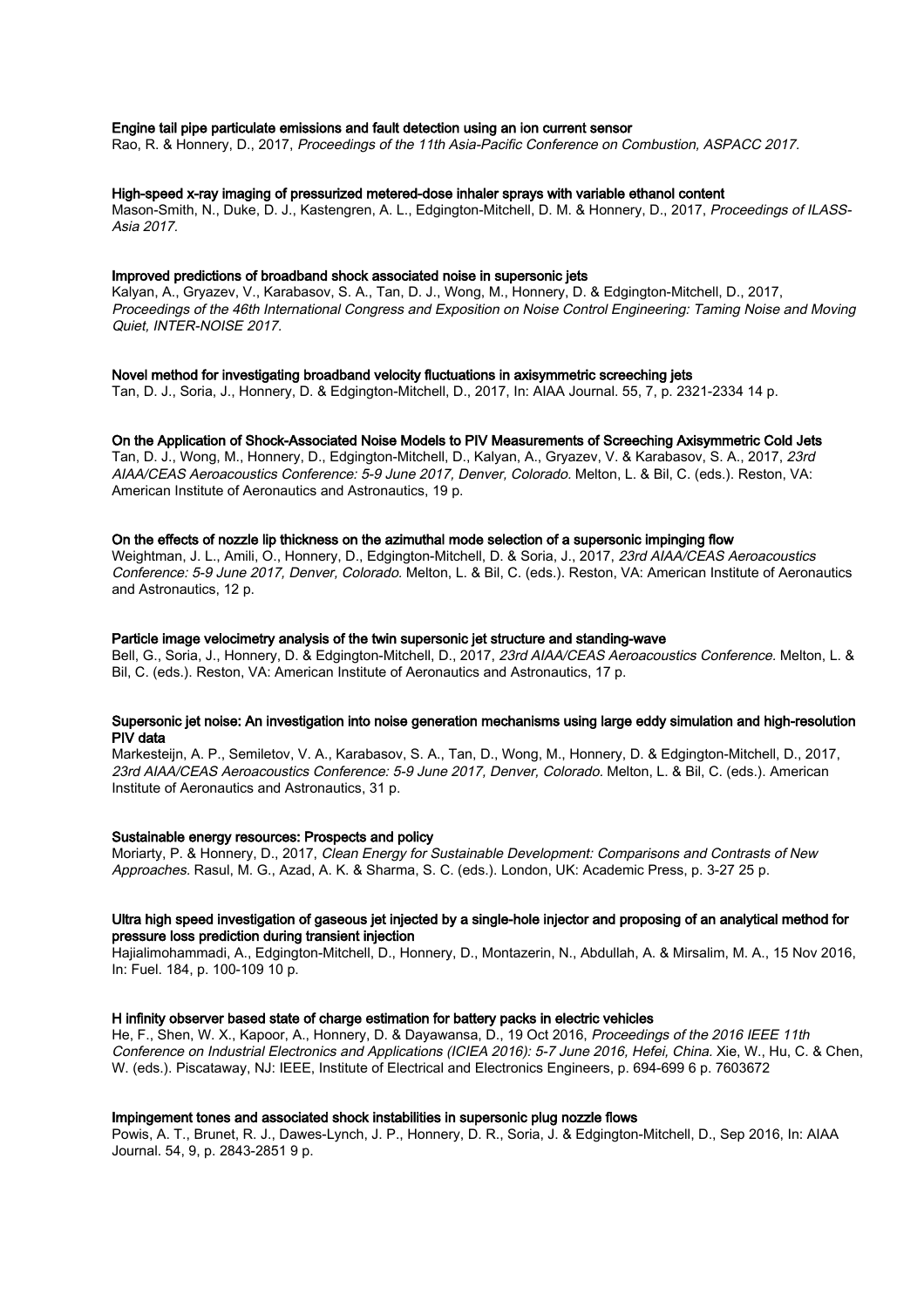# Can renewable energy power the future?

Moriarty, P. & Honnery, D., 1 Jun 2016, In: Energy Policy. 93, p. 3-7 5 p.

# Insights into Spray Development from Metered-Dose Inhalers Through Quantitative X-ray Radiography

Mason-Smith, N., Duke, D. J., Kastengren, A. L., Stewart, P. J., Traini, D., Young, P. M., Chen, Y., Lewis, D. A., Soria, J., Edgington-Mitchell, D. & Honnery, D., 1 May 2016, In: Pharmaceutical Research. 33, 5, p. 1249-1258 10 p.

# Temporally and Spatially Resolved x-ray Fluorescence Measurements of in-situ Drug Concentration in Metered-Dose Inhaler Sprays

Duke, D. J., Kastengren, A. L., Mason-Smith, N., Chen, Y., Young, P. M., Traini, D., Lewis, D. A., Edgington-Mitchell, D. & Honnery, D., 1 Apr 2016, In: Pharmaceutical Research. 33, 4, p. 816-825 10 p.

### Nontechnical aspects of household energy reductions

Moriarty, P. & Honnery, D., 1 Jan 2016, Handbook of Climate Change Mitigation and Adaptation. Chen, W-Y., Suzuki, T. & Lackner, M. (eds.). 2 ed. Switzerland: Springer, p. 1107-1125 19 p.

# Reducing personal mobility for climate change mitigation

Moriarty, P. & Honnery, D., 1 Jan 2016, Handbook of Climate Change Mitigation. Chen, W-Y., Suzuki, T. & Lackner, M. (eds.). 2 ed. Switzerland: Springer, Vol. 4. p. 1071-1105 35 p.

# Social efficiency in energy conservation

Moriarty, P. & Honnery, D., 1 Jan 2016, Handbook of Climate Change Mitigation and Adaptation. Chen, W-Y., Lackner, M. & Suzuki, T. (eds.). 2 ed. Switzerland: Springer, p. 1235-1249 15 p.

### A novel method for decoupling the velocity fluctuations in screeching axisymmetric jets

Tan, D. J., Soria, J., Honnery, D. & Edgington-Mitchell, D., 2016, 22nd AIAA/CEAS Aeroacoustics Conference: Lyon, France, 30 May - 1 June, 2016. American Institute of Aeronautics and Astronautics, 14 p.

# Acoustic unsteadiness of sprays from pressurised metered-dose inhalers

Mason-Smith, N., Duke, D. J., Edgington-Mitchell, D. & Honnery, D. R., 2016, *Proceedings of the 20th Australasian Fluid* mechanics Conference (AFMC): 5-8<sup>th</sup> December, 2016, Perth, Western Australia. Australasian Fluid Mechanics Society, p. 1-4 4 p. 559

### Efficiency of the lumped parameter concept and the role of liquid properties in modelling microdroplet evaporation

Nguyen, D., Soria, J. & Honnery, D. R., 2016, In: Fuel. 166, p. 86 - 95 10 p.

### Experimental study of surface heating by a high speed exhaust plume

Kuo, Y. D., Smith, N. S. A. & Honnery, D. R., 2016, In: Experimental Thermal and Fluid Science. 71, p. 138 - 145 8 p.

### Global transport energy consumption

Moriarty, P. & Honnery, D., 2016, Alternative Energy and Shale Gas Encyclopedia. Lehr, J. H., Keeley, J. & Kingery, T. B. (eds.). New Jersey, USA and Canada: John Wiley & Sons, p. 651 - 656 6 p. (Wiley Series on Energy).

# Interaction of a supersonic underexpanded jet with a flat plate

Amili, O., Edgington-Mitchell, D., Honnery, D. & Soria, J., 2016, Fluid-Structure-Sound Interactions and Control: Proceedings of the 3rd Symposium on Fluid-Structure-Sound Interactions and Control, 5-9 July 2015, Perth, Australia. Zhou, Y., Lucey, A. D., Liu, Y. & Huang, L. (eds.). Heidelberg: Springer, p. 247-251 5 p. (Lecture Notes in Mechanical Engineering).

# PIV analysis of coupled supersonic twin-jets

Bell, G. W., Soria, J., Honnery, D. & Edgington-Mitchell, D., 2016, Proceedings of the 20th Australasian Fluid Mechanics Conference (AFMC). Australasian Fluid Mechanics Society, 4 p. 704

# Sliding mode control of longitudinal motions for underground mining electric vehicles with parametric uncertainties

Ye, W., Shen, W., Zheng, J., Honnery, D. & Dayawansa, D., 2016, In: International Journal of Modelling, Identification and Control. 26, 1, p. 68-78 11 p.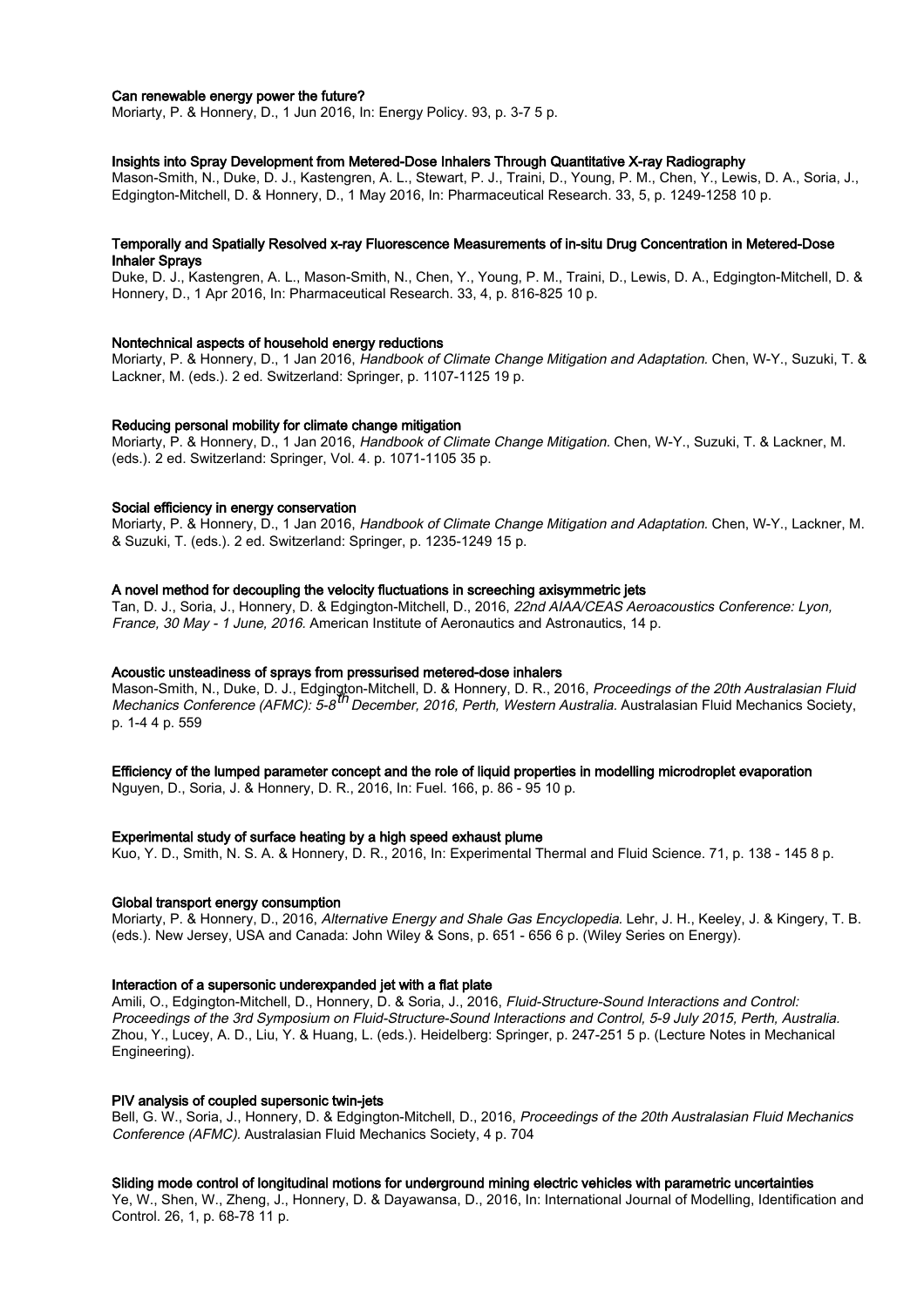# Spatially differentiated energy and environment comparison of diesel and electric buses

Honnery, D. R., Napper, R., Fridman, I. & Moriarty, P., 2016, Australasian Transport Research Forum 2016 Proceedings: 16–18 November 2016, Melbourne, Australia. Burke, M., Rose, G. & Greaves, S. (eds.). Australasian Transport Research Forum, 14 p.

### Supersonic jet impingement on a cylindrical surface

Weightman, J. L., Amili, O., Honnery, D., Soria, J. & Edgington-Mitchell, D., 2016, 22nd AIAA/CEAS Aeroacoustics Conference: Lyon, France, 30 May - 1 June, 2016. American Institute of Aeronautics and Astronautics, 13 p.

# Uncertainty, utopia, and our contested future

Moriarty, P. & Honnery, D., 2016, Transdiscourse 2: Turbulence and Reconstruction. Scott, J. (ed.). Berlin, Germany: Walter de Gruyter, p. 107 - 120 14 p. (Cultural Studies: An Anthology of Viewpoints on Society from the Arts and the Sciences).

### Fuzzy Sliding Mode Control for logitudinal motion of underground mining electric vehicles

Ye, W., Shen, W., Zheng, J., Honnery, D. & Dayawansa, D., 20 Nov 2015, Proceedings of the 2015 IEEE 10th Conference on Industrial Electronics and Applications (ICIEA 2015): 15 -17 June 2015, Auckland, New Zealand. Piscataway, NJ: IEEE, Institute of Electrical and Electronics Engineers, p. 1432-1437 6 p. 7334332

# [Viewpoint] Reliance on technical solutions to environmental problems: Caution is needed

Moriarty, P. & Honnery, D., 5 May 2015, In: Environmental Science & Technology. 49, 9, p. 5255-5256 2 p.

### Shock structures and instabilities formed in an underexpanded jet impinging on to cylindrical sections

Mason-Smith, N. J., Edgington-Mitchell, D. M., Buchmann, N., Honnery, D. R. & Soria, J., 12 Mar 2015, In: Shock Waves. 25, 6, p. 611 - 622 12 p.

# A simplified mechanism for the prediction of the ion current during methane oxidation in engine-like conditions

Rao, R. S. & Honnery, D. R., 2015, In: Combustion and Flame. 162, 7, p. 2928 - 2936 9 p.

# Airframe surface heating by a high speed micro gas turbine exhaust plume - preliminary results

Kuo, Y. D., Honnery, D. R. & Smith, N. S. A., 2015, AIAC16: 16th Australian International Aerospace Congress. Bil, C. (ed.). Barton ACT Australia: Engineers Australia, p. 318 - 323 6 p.

### An investigation of the turbulent integral length scales in an underexpanded axisymmetric jet

Tan, D. J., Soria, J., Honnery, D. R. & Edgington-Mitchell, D. M., 2015, Proceedings of the 7th Australian Conference on Laser Diagnostics in Fluid Mechanics and Combustion. Honnery, D. & Edgington-Mitchell, D. (eds.). Clayton Victoria Australia: Monash University Publishing, p. 173 - 178 6 p.

### Back-illumination imaging of pressurised metered-dose inhaler sprays

Mason-Smith, N. J., Duke, D., Fedrizzi, M. K., Soria, J., Edgington-Mitchell, D. M. & Honnery, D. R., 2015, Proceedings of the 7th Australian Conference on Laser Diagnostics in Fluid Mechanics and Combustion. Honnery, D. & Edgington-Mitchell, D. (eds.). Clayton Victoria Australia: Monash University Publishing, p. 45 - 50 6 p.

### Common rail diesel sprays from twin-hole nozzle

Nguyen, D. T., Duke, D. J., Kastengren, A. L., Powell, C. F. & Honnery, D. R., 2015, Australian Combustion Symposium 2015 Proceedings. Yang, Y. & Smith, N. (eds.). Melbourne Australia: The Combustion Institute - Australian and New Zealand Section, p. 200 - 203 4 p.

# Droplet breakup in turbulent counterflow

Muston, P. J., Nguyen, D. T., Honnery, D. R. & Edgington-Mitchell, D. M., 2015, Proceedings of the 7th Australian Conference on Laser Diagnostics in Fluid Mechanics and Combustion. Honnery, D. & Edgington-Mitchell, D. (eds.). Clayton Victoria Australia: Monash University Publishing, p. 35 - 40 6 p.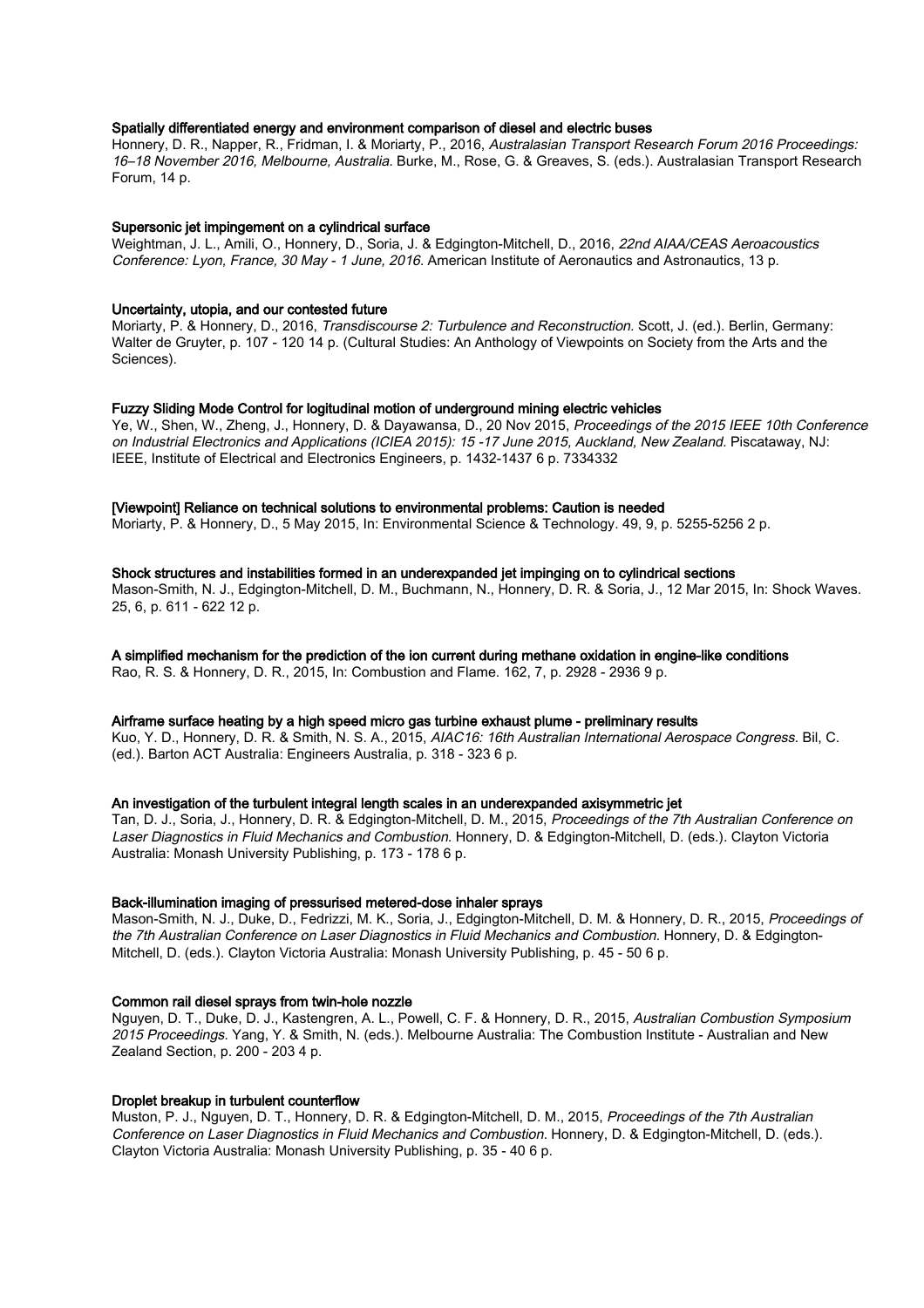### Effect of impinging angle on non-evaporative diesel wall-jet

Jayed, M. H., Soria, J. & Honnery, D. R., 2015, Australian Combustion Symposium 2015 Proceedings. Yang, Y. & Smith, N. (eds.). Melbourne Australia: The Combustion Institute - Australian and New Zealand Section, p. 184 - 187 4 p.

# Effects of nozzle lip thickness on the global modes of an impinging supersonic jet

Weightman, J., Amili, O., Honnery, D., Edgington-Mitchell, D. & Soria, J., 2015, Proceedings of the 7th Australian Conference on Laser Diagnostics in Fluid Mechanics and Combustion. Honnery, D. & Edgington-Mitchell, D. (eds.). Clayton Victoria Australia: Monash University Publishing, p. 167 - 172 6 p.

# Equity and energy in global solutions to climate change

Ekanayake, P. K. B., Moriarty, J. P. & Honnery, D. R., 2015, In: Energy for Sustainable Development. 26, p. 72 - 78 7 p.

### Future cities in a warming world

Moriarty, J. P. & Honnery, D. R., 2015, In: Futures. 66, p. 45 - 53 9 p.

### High resolution PIV measurements of an impinging underexpanded supersonic jet

Amili, O., Edgington-Mitchell, D. M., Honnery, D. R. & Soria, J., 2015, Ninth International Symposium on Turbulence and Shear Flow Phenomena (TSFP-9). Tavoularis, S. & Marusic, I. (eds.). Melbourne Australia: University of Melbourne, p. 1 - 6 6 p.

# Measurement of density in axisymmetric jets using a novel background-oriented schlieren (BOS) technique

Tan, D. J., Edgington-Mitchell, D. M. & Honnery, D. R., 2015, In: Experiments in Fluids. 56, 11, p. 1 - 11 11 p.

# Measuring shear layer growth rates in aeroacoustically forced axisymmetric supersonic jets

Edgington-Mitchell, D., Duke, D., Amili, O., Weightman, J., Honnery, D. R. & Soria, J., 2015, 21st AIAA/CEAS Aeroacoustics Conference: Dallas, Texas, USA, 22-26 June, 2015 . American Institute of Aeronautics and Astronautics, p. 1-12 12 p.

### Modeling of the ion current developed in a direct-injection diesel engine

Rao, R. S. & Honnery, D. R., 2015, Australian Combustion Symposium 2015 Proceedings. Yang, Y. & Smith, N. (eds.). Melbourne Australia: The Combustion Institute - Australian and New Zealand Section, p. 52 - 55 4 p.

### Multimodal instability in the weakly underexpanded elliptic jet

Edgington-Mitchell, D. M., Honnery, D. R. & Soria, J., 2015, In: AIAA Journal. 53, 9, p. 2739 - 2749 11 p.

### Pressurised metered-dose inhaler spray structure

Amili, O., Edgington-Mitchell, D. M., Honnery, D. R., Duke, D. & Soria, J., 2015, Ninth International Symposium on Turbulence and Shear Flow Phenomena (TSFP-9). Tavoularis, S. & Marusic, I. (eds.). Melbourne Australia: University of Melbourne, p. 1 - 6 6 p.

### Reynolds stress anisotropy in shock-containing jets

Edgington-Mitchell, D. M., Stegeman, P., Kitsios, V., Honnery, D. R., Ooi, A. & Soria, J., 2015, Ninth International Symposium on Turbulence and Shear Flow Phenomena (TSFP-9). Tavoularis, S. & Marusic, I. (eds.). Melbourne Australia: University of Melbourne, p. 1 - 6 6 p.

### Self-organising map based classification of LiFePO4 cells for battery pack in EV

He, F., Shen, W. X., Song, Q., Kapoor, A., Honnery, D. R. & Dayawansa, D., 2015, In: International Journal of Vehicle Design. 169, 1-4, p. 151 - 167 17 p.

### Staging behaviour in screeching elliptical jets

Edgington-Mitchell, D., Honnery, D. R. & Soria, J., 2015, In: International Journal of Aeroacoustics. 14, 7, p. 1005-1024 20 p.

# The growth of instabilities in annular liquid sheets

Duke, D. J., Honnery, D. & Soria, J., 2015, In: Experimental Thermal and Fluid Science. 68, p. 89 - 99 11 p.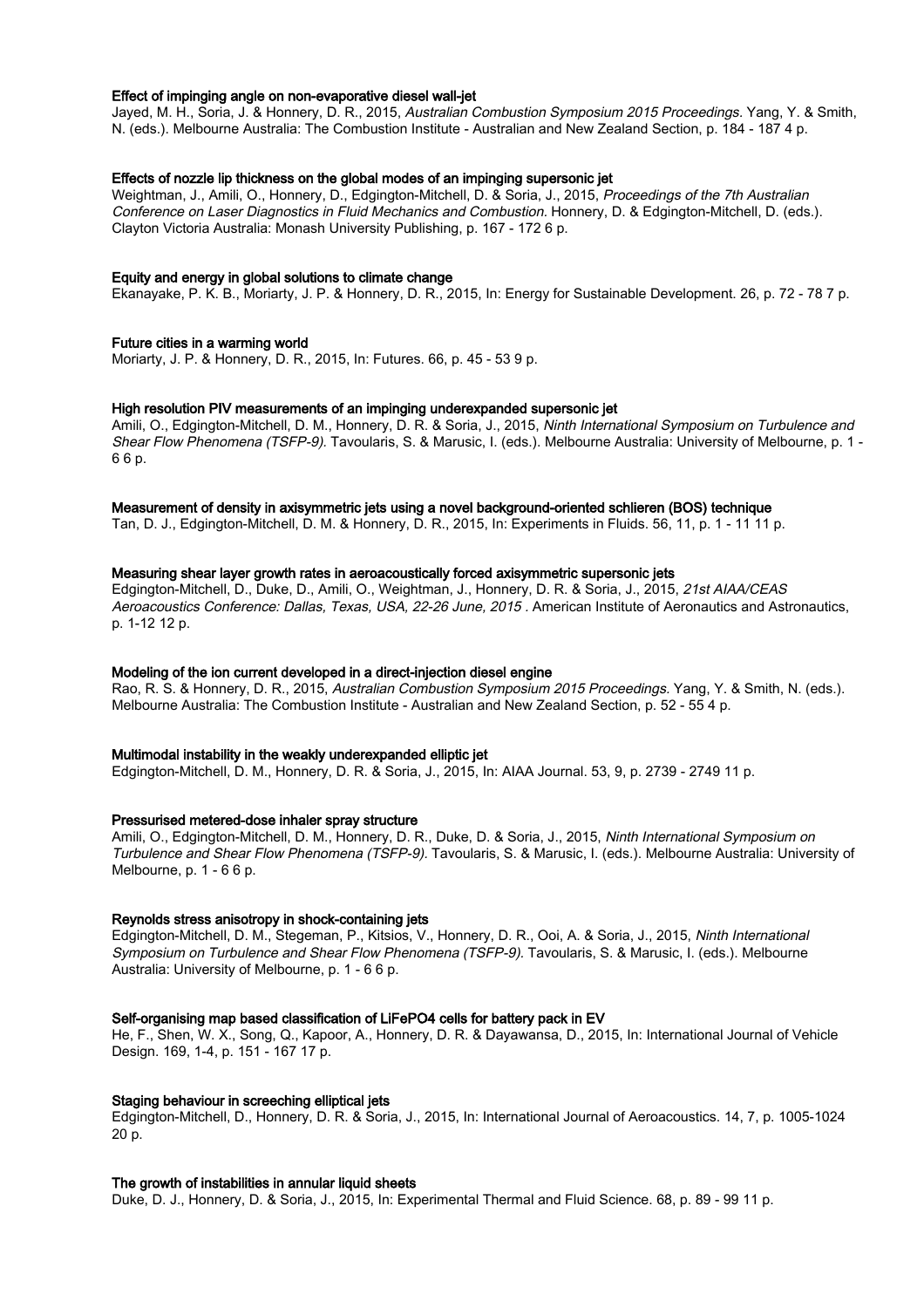# Turbojet exhaust plume heat transfer

Kuo, Y. D., Smith, N. S. A. & Honnery, D. R., 2015, Australian Combustion Symposium 2015 Proceedings. Yang, Y. & Smith, N. (eds.). Melbourne Australia: The Combustion Institute - Australian and New Zealand Section, p. 396 - 399 4 p.

# A novel high-speed imaging technique to predict the macroscopic spray characteristics of solution based pressurised metered dose inhalers

Buchmann, N. A., Duke, D. J., Shakiba, S. A., Mitchell, D. M., Stewart, P. J., Traini, D., Young, P. M., Lewis, D. A., Soria, J. & Honnery, D. R., 2014, In: Pharmaceutical Research. 31, 11, p. 2963 - 2974 12 p.

### Application of a multi-step soot model in a thermodynamic diesel engine model

Rao, V. & Honnery, D. R., 2014, In: Fuel. 135, p. 269 - 278 10 p.

### Clustering LiFePO4 cells for battery pack based on neural network in EVs

He, F., Wen, X. H. (ed.), Shen, W. X., Huang, H. (ed.), Song, Q., Zou, Y. (ed.), Kapoor, A., Honnery, D. R. & Dayawansa, D., 2014, p. 1 - 5. 5 p.

### Coherent structure and sound production in the helical mode of a screeching axisymmetric jet

Mitchell, D. M., Oberleithner, K., Honnery, D. R. & Soria, J., 2014, In: Journal of Fluid Mechanics. 748, p. 822 - 847 26 p.

### Future Earth: declining energy use and economic output

Moriarty, J. P. & Honnery, D. R., 2014, In: Foresight :The Journal for Future Studies, Strategic Thinking and Policy. 16, 6, p. 512 - 526 15 p.

# Instability modes in screeching elliptical jets

Mitchell, D. M., Honnery, D. R. & Soria, J., 2014, p. 1 - 10. 10 p.

# Reconnecting technological development with human welfare

Moriarty, J. P. & Honnery, D. R., 2014, In: Futures. 55, p. 32 - 40 9 p.

### Sensitivity analysis of potential fuel savings by implementation of fuel economy standards for motorcycle

Mahlia, T. M. I., Wong, K. V., Honnery, D. R. & Hasan, M. H., 2014, In: Clean Technologies and Environmental Policy. 16, 1, p. 175 - 182 8 p.

### Sliding mode control for longitudinal motion of underground mining electric vehicles

Ye, W., Shen, W. X., Zheng, J., Honnery, D. R. & Dayawansa, P. H., 2014, Proceedings of the 6th International Conference on Modelling, Identification & Control (ICMIC) 2014. Zheng, J., Zhang, C., Cao, F. & Ektesabi, M. (eds.). Piscataway NJ USA: IEEE, Institute of Electrical and Electronics Engineers, p. 271 - 276 6 p.

# The Earth we are creating

Moriarty, J. P. & Honnery, D. R., 2014, In: AIMS Energy. 2, 2, p. 158 - 171 14 p.

# The prediction of torque in a diesel engine using ion currents and artificial neural networks

Rao, R. S. & Honnery, D. R., 2014, In: International Journal of Engine Research. 15, 3, p. 370 - 380 11 p.

# The role of porous media in homogenization of high pressure diesel fuel spray combustion

Shahangian, S. N., Honnery, D. R. & Ghojel, J. I., 2014, In: Journal of Energy Resources Technology. 136, 1, p. 1 - 13 13 p.

### The underexpanded jet Mach disk and its associated shear layer

Mitchell, D. M., Honnery, D. R. & Soria, J., 2014, In: Physics of Fluids. 26, 9, p. 1 - 18 18 p.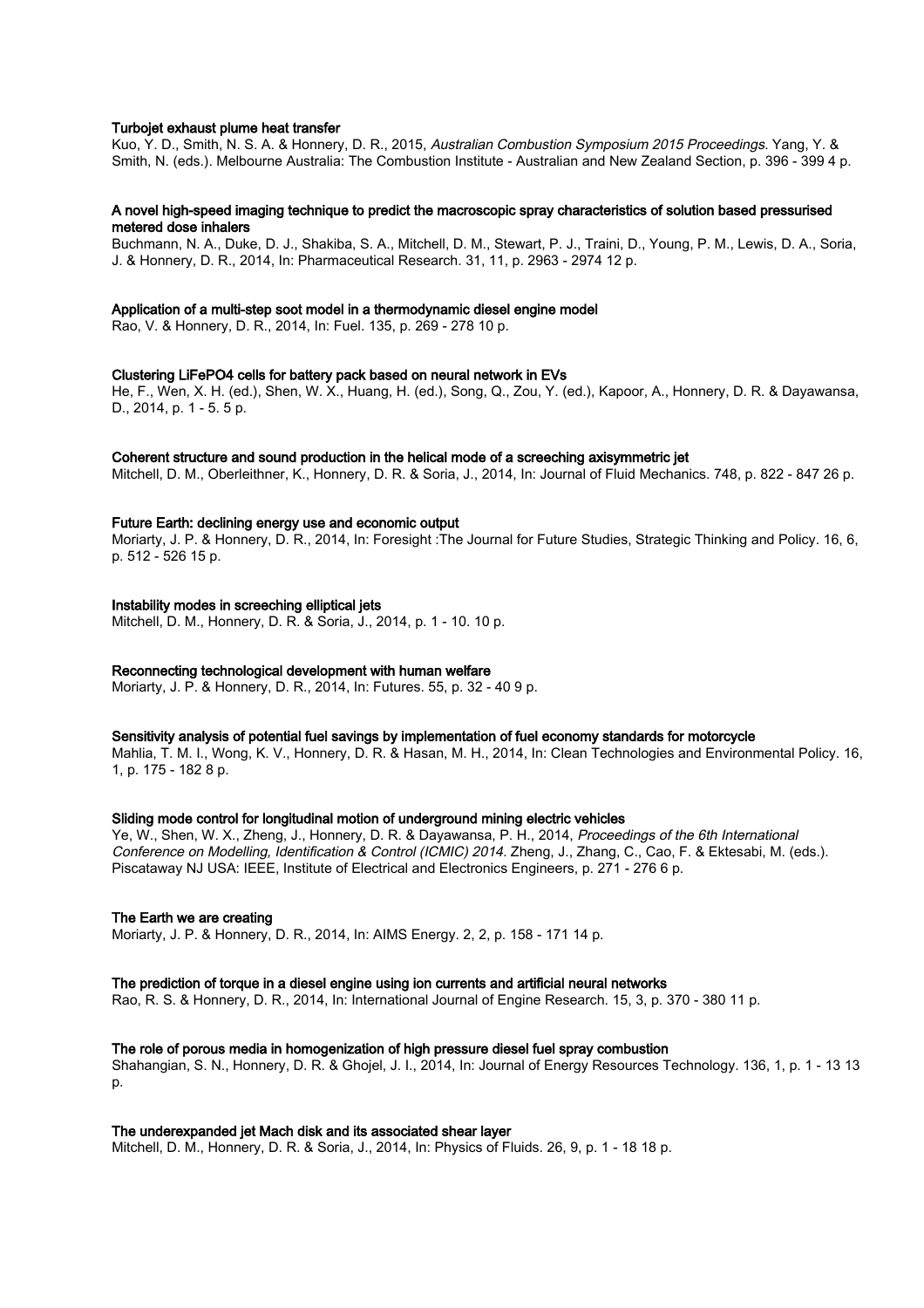# A comparison of two NOx prediction schemes for use in diesel engine thermodynamic modelling

Rao, V. & Honnery, D. R., 2013, In: Fuel. 107, p. 662 - 670 9 p.

# A reduced ionic mechanism for methane oxidation

Rao, R. S. & Honnery, D. R., 2013, Proceedings of the Australian Combustion Symposium 2013. Zhu, M., Ma, Y., Yu, Y., Vuthaluru, H., Zhang, Z. & Zhang, D. (eds.). NSW Australia: Macquarie University, p. 222 - 225 4 p.

### An investigation into the influence of evironmental conditions on the performance of a hybrid-electric unmanned aircraft

Harvey, J. R., Bagg, R. L., Honnery, D. R. & Palmer, J. L., 2013, Proceedings of AIAC15. Falzon, B. (ed.). Melbourne Vic Australia: Australian International Aerospace Congress, p. 161 - 172 12 p.

### Detailed soot emissions predictions from a thermodynamic diesel engine model

Rao, V. & Honnery, D. R., 2013, Proceedings of The Australian Combustion Symposium. Zhu, M., Ma, Y., Yu, Y., Vuthaluru, H., Zhang, Z. & Zhang, D. (eds.). NSW Australia: Macquarie University, p. 404 - 407 4 p.

### Geoengineering and carbon sequestration: Solutions for fossil fuel emissions?

Moriarty, P. & Honnery, D., 2013, Fossil Fuels: Sources, Environmental Concerns and Waste Management Practices. Kumar, R. (ed.). New York NY USA: Nova Science Publishers, p. 209-227 19 p. (Energy Science, Engineering and Technology).

### Greening passenger transport: a review

Moriarty, J. P. & Honnery, D. R., 2013, In: Journal of Cleaner Production. 54, p. 14 - 22 9 p.

# Innovative and human-centred design in underground coalmining: a new concept vehicle for safe personnel transport

Honnery, D. R., De Bono, A., Dayawansa, D., Smith, R., Perera, A. & Coxon, S. C., 2013

# Microdroplet evaporation under increasing temperature conditions: experiments and modelling

Honnery, D. R., Nguyen, D. & Soria, J., 2013, In: Fuel. 105, p. 247 - 257 11 p.

# Modelling of electric vehicles for underground mining personnel transport

He, F., Cui, X., Shen, W., Kapoor, A., Honnery, D. R. & Dayawansa, D., 2013, Proceedings of the 2013 IEEE 8th Conference on Industrial Electronics and Applications. Cai, W., Zhang, C., He, M. & Zhu, J. (eds.). Piscataway NJ USA: IEEE, Institute of Electrical and Electronics Engineers, p. 870 - 875 6 p.

# Near-field structure of underexpanded elliptic jets

Mitchell, D. M., Honnery, D. R. & Soria, J., 2013, In: Experiments in Fluids. 54, 7, p. 1 - 13 13 p.

### The global environmental crisis of transport

Moriarty, J. P. & Honnery, D. R., 2013, Transforming Urban Transport: The Ethics, Politics and Practices of Sustainable Mobility. Low, N. (ed.). Oxon United Kingdom: Routledge, p. 39 - 53 15 p.

# Time resolved characteristics of gaseous jet injected by a group-hole nozzle

Hajialimohammadi, A., Honnery, D. R., Abdullah, A. & Mirsalim, M. A., 2013, In: Fuel. 113, p. 497 - 505 9 p.

### Transesterification of waste cooking oil: process optimization and conversion rate evaluation

Abd Rabu, R., Janajreh, I. & Honnery, D. R., 2013, In: Energy Conversion and Management. 65, p. 764 - 769 6 p.

# Mitigating climate change

Moriarty, P. & Honnery, D., Feb 2012, Environmental Pollution and its Relation to Climate Change. El Nemr, A. (ed.). Nova Science Publishers, p. 564-581 18 p. (Pollution Science, Technology and Abatement: Climate Change and its Causes, Effects and Prediction).

# Reducing transport's impact on climate change

Moriarty, P. & Honnery, D., Feb 2012, Environmental Pollution and its Relation to Climate Change. El Nemr, A. (ed.). Nova Science Publishers, p. 105-123 19 p. (Pollution Science, Technology and Abatement: Climate Change and its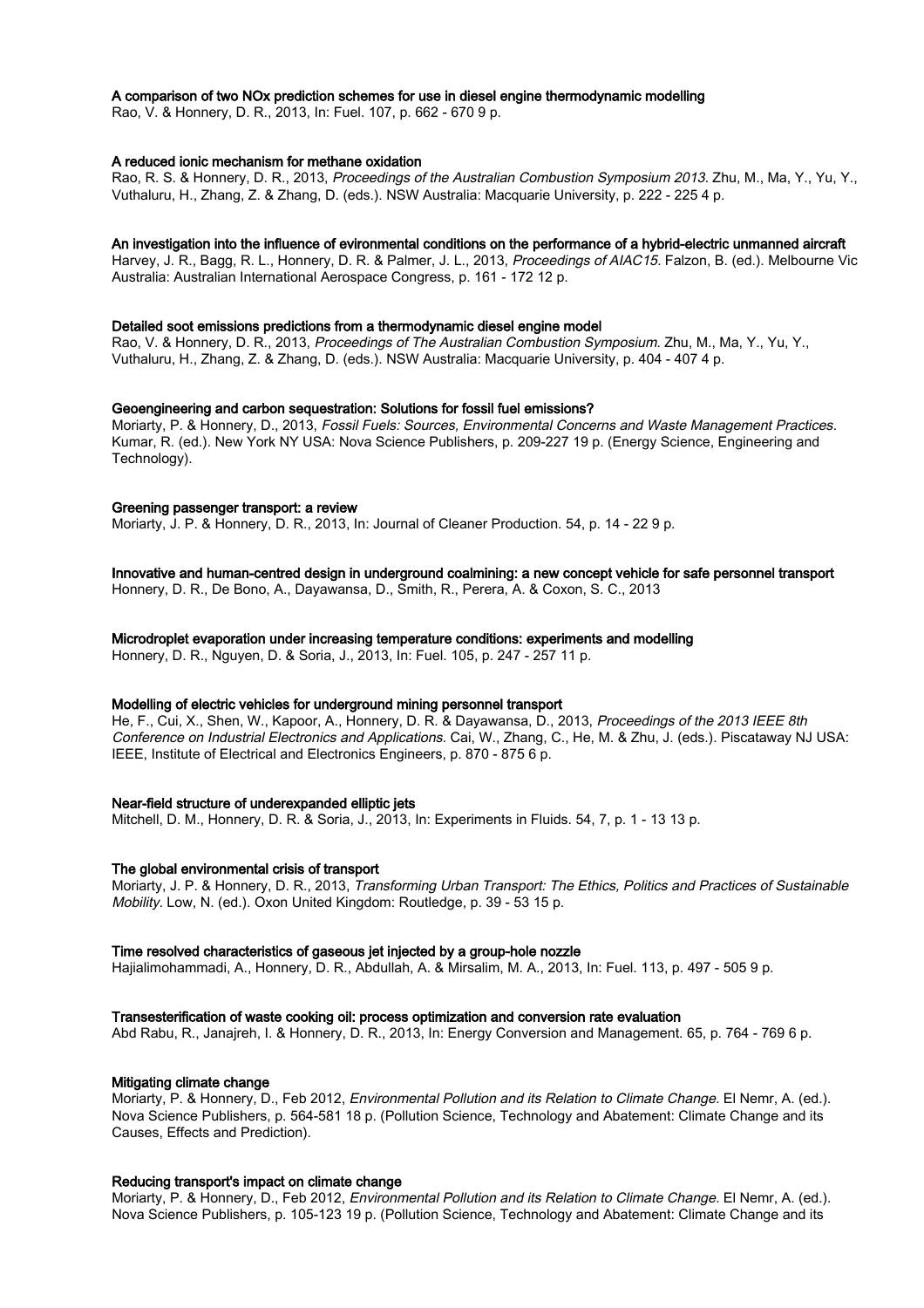Causes, Effects and Prediction).

### Preface

Honnery, D. R. & Moriarty, P., Jan 2012, Hydrogen Production: Prospects and Processes. Honnery, D. R. & Moriarty, P. (eds.). Nova Science Publishers, p. vii-xiii 12 p.

### An error analysis of the dynamic mode decomposition

Duke, D., Soria, J. & Honnery, D. R., 2012, In: Experiments in Fluids. 52, 2, p. 529 - 542 14 p.

### Biorefinery design from an earth systems perspective

Honnery, D. R., Garnier, G. & Moriarty, J. P., 2012, Integrated Biorefineries: Design, Analysis, and Optimization. Stuart, P. R. & El-Halwagi, M. (eds.). USA: CRC Press, p. 773 - 794 22 p.

# Carbon sequestration in an uncertain world

Moriarty, P. & Honnery, D., 2012, Carbon Sequestration: Technology, Measurement Techniques and Environmental Effects. Ryan, B. J. & Anderson, D. E. (eds.). New York NY USA: Nova Science Publishers, p. 109-124 16 p. (Environmental Science, Engineering and Technology; Climate Change and Its Causes, Effects and Prediction).

### Development of a hybrid-electric power-system model for a small surveillance aircraft

Harvey, J. R., Jarvis, R. A., Verstraete, D., Bagg, R. L., Honnery, D. & Palmer, J. L., 2012, Proceedings of 28th Congress of the International Council of the Aeronautical Sciences 2012, ICAS 2012: 23 - 28 September 2012, Brisbane, Australia. Grant, I. (ed.). ICAS, 11 p.

## Empirical scaling analysis of atomising annular liquid sheets

Duke, D., Honnery, D. & Soria, J., 2012.

### Energy efficiency: lessons from transport

Moriarty, J. P. & Honnery, D. R., 2012, In: Energy Policy. 46, 3 p.

# Experimental investigation of nonlinear instabilities in annular liquid sheets

Duke, D., Honnery, D. R. & Soria, J., 2012, In: Journal of Fluid Mechanics. 691, p. 594 - 604 11 p.

# Fundamental questions for hydrogen production

Honnery, D. R. & Moriarty, J. P., 2012, Hydrogen Production - Prospects and Processes. Moriarty, P. & Honnery, D. (eds.). New York USA: Nova Science Publishers, p. 29 - 41 13 p.

# Homogenisation of high pressure diesel fuel spray combustion using porous ceramic media

Shahangian, S. N., Honnery, D. R. & Ghojel, J. I., 2012, Proceedings of ASME 2012 Internal Combustion Engine Division Fall Technical Conference. Jacobs, T. J. (ed.). New York NY USA: American Society of Mechanical Engineers (ASME), p. 1 - 10 10 p.

### Hydrogen Production - Prospects and Processes

Honnery, D. R. & Moriarty, J. P., 2012, New York USA: Nova Science Publishers. 455 p.

### Life cycle cost and sensitivity analysis of palm biodiesel production

Ong, H. C., Mahlia, T. M. I., Masjuki, H. H. & Honnery, D. R., 2012, In: Fuel. 98, p. 131 - 139 9 p.

# Preparing for a low-energy future

Moriarty, J. P. & Honnery, D. R., 2012, In: Futures. 44, 10, p. 883 - 892 10 p.

# The visualization of the acoustic feedback loop in impinging underexpanded supersonic jet flows using ultra-high frame rate schlieren

Mitchell, D. M., Honnery, D. R. & Soria, J., 2012, In: Experiments in Fluids. 15, 4, p. 333 - 341 9 p.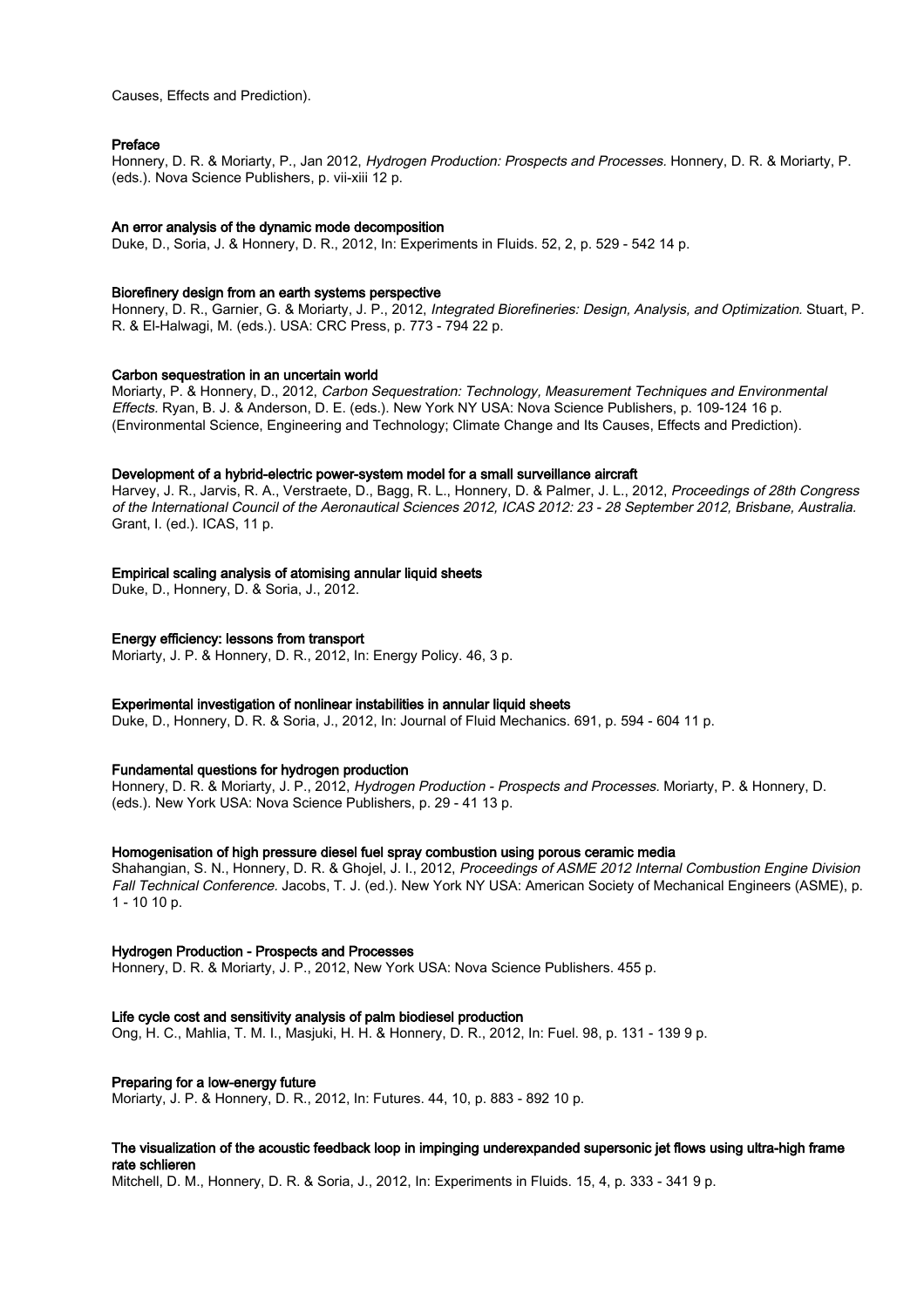# What is the global potential for renewable energy?

Moriarty, J. P. & Honnery, D. R., 2012, In: Renewable and Sustainable Energy Reviews. 16, 1, p. 244 - 252 9 p.

# A comparison of subpixel edge detection and correlation algorithms for the measurement of sprays

Duke, D., Honnery, D. & Soria, J., 2011, In: International Journal of Spray and Combustion Dynamics. 3, 2, p. 93 - 109 17 p.

### A correlation image velocimetry-based study of high-pressure fuel spray tip evolution

Kostas, D., Honnery, D. & Soria, J., 2011, In: Experiments in Fluids. 51, 3, p. 667 - 678 12 p.

### Energy availability problems with rapid deployment of wind-hydrogen systems

Honnery, D. & Moriarty, J., 2011, In: International Journal of Hydrogen Energy. 36, 5, p. 3283 - 3289 7 p.

### Is there an optimum level for renewable energy?

Moriarty, J. & Honnery, D., 2011, In: Energy Policy. 39, 5, p. 2748 - 2753 6 p.

# Measuring evaporation of micro-fuel droplets using magnified DIH and DPIV

Nguyen, D., Honnery, D. & Soria, J., 2011, In: Experiments in Fluids. 50, 4, p. 949 - 959 11 p.

### Mitigating climate change

Moriarty, J. P. & Honnery, D. R., 2011, Climate Change Adaptation: Ecology, Mitigation and Management, Jenkins, A. L. (ed.). New York USA: Nova Science Publishers, p. 107-128 20 p.

### Particle relaxation and its influence on the particle image velocimetry corss-correlation function

Mitchell, D. M., Honnery, D. & Soria, J., 2011, In: Experiments in Fluids. 51, 4, p. 933 - 947 15 p.

# Reducing transport's impact on climate change

Moriarty, J. & Honnery, D., 2011, Climate Change Adaptation: Ecology, Mitigation and Management. Jenkins, A. L. (ed.). New York: Nova Science Publishers, p. 87-106 20 p.

### Rise and Fall of the Carbon Civilisation: Resolving Global Environmental and Resource Problems

Moriarty, J. & Honnery, D., 2011, 1 ed. London UK: Springer. 218 p.

## The transition to renewable energy: Make haste slowly

Moriarty, J. & Honnery, D., 2011, In: Environmental Science & Technology. 45, 7, p. 2527 - 2528 2 p.

### Three-dimensional substructure in a leading edge vortex

Buchner, A. J., Soria, J. & Honnery, D., 2011, 41st AIAA Fluid Dynamics Conference and Exhibit: 27-30 June, 2011, Honolulu, Hawaii. American Institute of Aeronautics and Astronautics, 15 p.

### A cross-correlation velocimetry technique for breakup of an annular liquid sheet

Duke, D., Honnery, D. & Soria, J., 2010, In: Experiments in Fluids. 49, 2, p. 435 - 445 11 p.

### A human needs approach to reducing atmospheric carbon

Moriarty, J. & Honnery, D., 2010, In: Energy Policy. 38, 2, p. 695 - 700 6 p.

# A hydrogen standard for future energy accounting?

Moriarty, J. & Honnery, D., 2010, In: International Journal of Hydrogen Energy. 35, 22, p. 12374 - 12380 7 p.

### Axial plus tangential entry swirling jet

Toh, I., Honnery, D. & Soria, J., 2010, In: Experiments in Fluids. 48, 2, p. 309 - 325 17 p.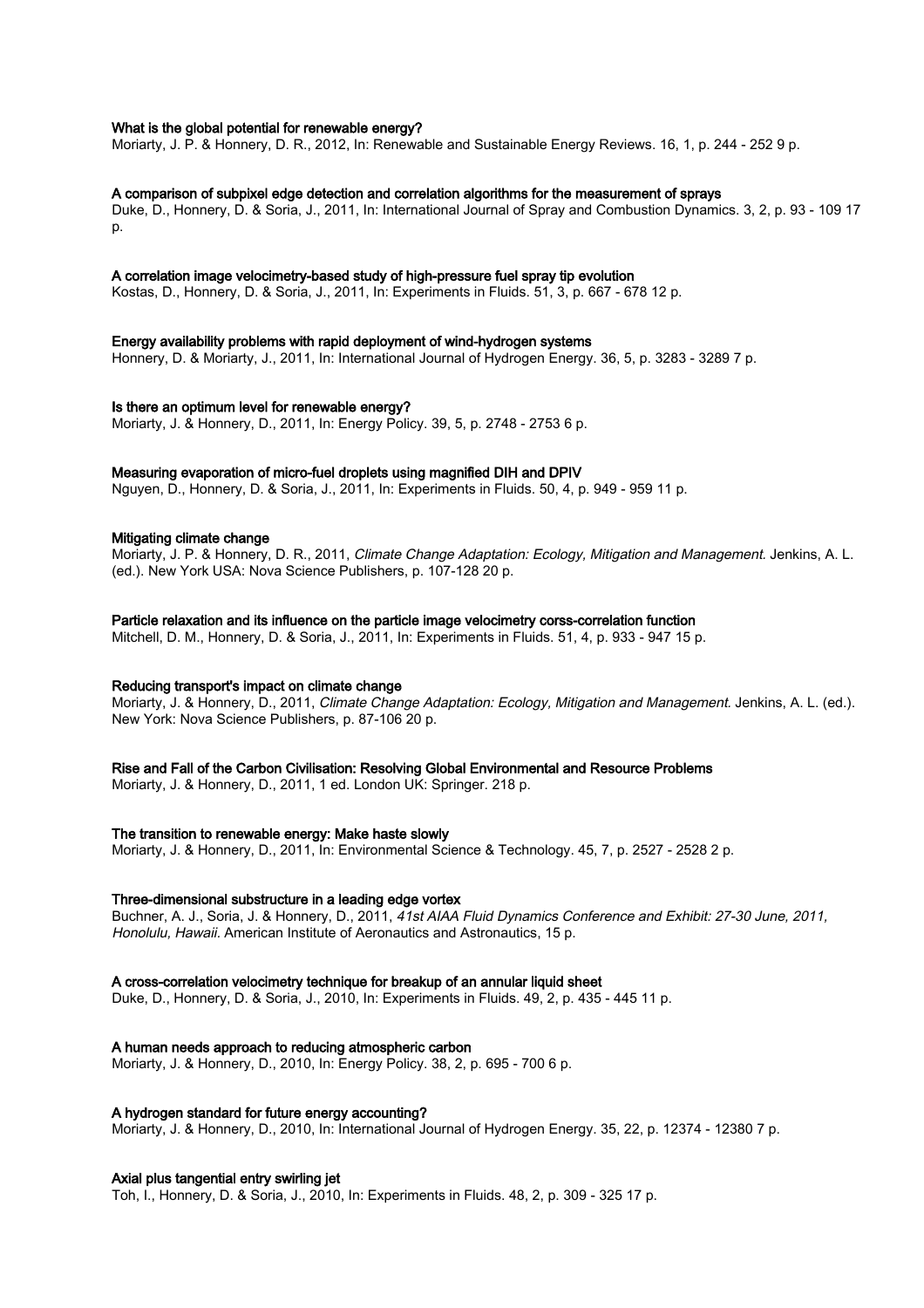# Empirical and theoretical analysis of the stability of an air-assisted atomising annular liquid sheet spray systems

Duke, D., Jog, M. A. (ed.), Honnery, D. & Soria, J., 2010, p. 1 - 8. 8 p.

### Why technical fixes won't mitigate climate change

Moriarty, J. & Honnery, D., 2010, In: Journal of Cosmology. 8, p. 1921 - 1927 7 p.

### A Global Perspective on Biomass Gasification

Moriarty, J. P. & Honnery, D. R., 2009, Biomass Gasification, Chemistry, Process and Applications. Badeau, J-P. & Levi, A. (eds.). 1st ed. New York USA: Nova Publishers, p. 1 - 6 6 p.

### A PIV-Based Approach to the Stability Analysis of Multiphase Flows

Duke, D., Honnery, D. R. & Soria, J., 2009, p. 152 - 155. 4 p.

# Characterisation of diesel sprays impinging on a flat plate

Sofer, M. A., Kostas, D. J., Honnery, D. R. & Soria, J., 2009, Proceedings of the Australian Combustion Symposium 2009. Kilmenko, A. Y., Cleary, M. J., Feng, B., Rudolph, V., Wandel, A. P. & Clements, R. (eds.). Brisbane: The University of Queensland Press, p. 147 - 150 4 p.

# Diesel Engine Performance of Pyrolysis Oil-Diesel Blends

Rao, V., Honnery, D. R. & Ghojel, J. I., 2009, 2009 Bioenergy Australia Conference. Schuck, S. (ed.). Sydney: Bioenergy Australia, p. 1 - 7 7 p.

### Effect of nozzle transients and compressibility on the penetration of fuel sprays

Kostas, D. J., Honnery, D. R., Soria, J., Kastengren, A., Zunping, L., Powell, C. & Wang, J., 2009, In: Applied Physics Letters. 95, 2, p. 024101-1 - 024101-3 3 p.

### Estimating global hydrogen production from wind

Honnery, D. R. & Moriarty, J. P., 2009, In: International Journal of Hydrogen Energy. 34, 2, p. 727 - 736 10 p.

### Hydrogen's role in an uncertain energy future

Moriarty, J. P. & Honnery, D. R., 2009, In: International Journal of Hydrogen Energy. 34, 34, p. 31 - 39 9 p.

### Renewable energy in a warming world

Moriarty, J. P. & Honnery, D. R., 2009, Energy Policy: economic effects, security aspects and environmental issues. Jacobs, N. B. (ed.). 1st ed. New York USA: Nova Publishers, p. 119 - 146 28 p.

### Time resolved measurements of the initial stages of fuel spray penetration

Kostas, D. J., Honnery, D. R. & Soria, J., 2009, In: Fuel. 88, p. 2225 - 2237 13 p.

### Use of MDIH for the measurement of diesel droplet evaporation rates

Nguyen, D., Honnery, D. R. & Soria, J., 2009, Proceedings of the Australian Combustion Symposium 2009. Kilmenko, A. Y., Cleary, M. J., Feng, B., Rudolph, V., Wandel, A. P. & Clements, R. (eds.). Brisbane: The University of Queensland Press, p. 131 - 134 4 p.

### Velocity Measurement of Fuel Micro-Droplets Undergoing Evaporation using MDIH-PIV

Nguyen, D., Honnery, D. R. & Soria, J., 2009, p. 658 - 661. 4 p.

### What energy levels can the Earth sustain?

Moriarty, P. & Honnery, D. R., 2009, In: Energy Policy. 37, p. 2469 - 2474 6 p.

### Axial Plus Tangential Entry Swirling Jet

Toh, I. K. F., Honnery, D. R. & Soria, J., 2008, Proceedings of Fifth Australian Conference on Laser Diagnostics in Fluid mechanics and Combustion. O'Neill, P. & Thiagarajan, K. (eds.). UWA, Crawley, WA: UWA Publishing, p. 127 - 130 4 p.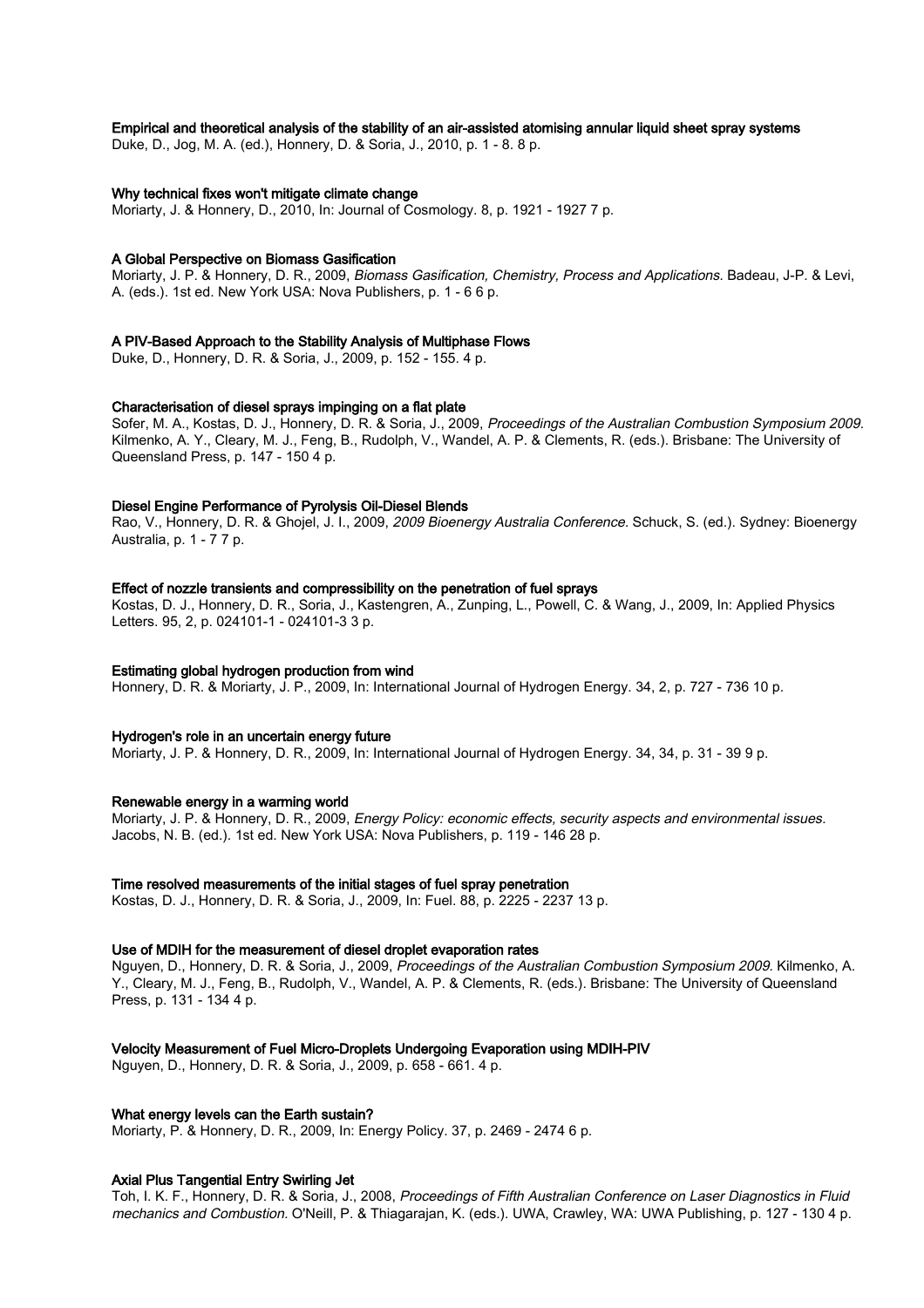# Characterisation of the mean flow of a micro-injector induced swirling jet

Toh, I. K. F., O'Neill, P. L., Honnery, D. R. & Soria, J., 2008, In: Australian Journal of Mechanical Engineering. 5, p. 51 - 58 8 p.

#### Combustion of bio-oil ethanol blends at elevated pressure

Honnery, D. R. & Nguyen, D. T., 2008, In: Fuel. 87, 2, p. 232 - 243 12 p.

### Direct numerical simulation of passive scalar mixing in axisymmetric swirling jets

Wahono, S., O'Neill, P. L., Kollmann, W. M., Soria, J. & Honnery, D. R., 2008, In: Australian Journal of Mechanical Engineering. 5, p. 71 - 80 9 p.

# High-speed visualisation of primary break-up of an annular liquid sheet

Wahono, S., Honnery, D. R., Soria, J. & Ghojel, J. I., 2008, In: Experiments in Fluids. 44, p. 451 - 459 9 p.

### Instabilities in Underexpanded Impinging Jets

Risborg, A., Mitchell, D. M., Honnery, D. R. & Soria, J., 2008, Proceedings of the Fifth Australian Conference on Laser Diagnostics in Fluid Mechanics and Combustion. O'Neill, P. & Thiagarajan, K. (eds.). UWA, Crawley WA: UWA Publishing , p. 23 - 26 4 p.

### Low-mobility: The future of transport

Moriarty, J. P. & Honnery, D. R., 2008, In: Futures. 40, p. 865 - 872 8 p.

### Magnified Digital Inline Holographic Measurement of Micro Droplets

Nguyen, D. T., Honnery, D. R. & Soria, J., 2008, Proceedings of Fifth Australian Conference on Laser Diagnostics in Fluid Mechanics and Combustion. O'Neill, P. & Thiagarajan, K. (eds.). UWA, Crawley, WA: UWA Publishing, p. 107 - 110 4 p.

### Mitigating greenhouse: limited time, limited options

Moriarty, J. P. & Honnery, D. R., 2008, In: Energy Policy. 36, 4, p. 1251 - 1256 6 p.

#### PIV Investigation of Grid Turbulence

O'Neill, P. L., Honnery, D. R. & Soria, J., 2008, Proceedings of Fifth Australian Conference on Laser Diagnostics in Fluid mechanics and Combustion. O'Neill, P. & Thiagarajan, K. (eds.). UWA, Crawley WA: UWA Publishing, p. 123 - 126 4 p.

### Performance of a DI diesel engine fuelled by blends of diesel and kiln-produced pyroligneous tar

Honnery, D. R., Ghojel, J. I. & Stamatov, V., 2008, In: Biomass and Bioenergy. 32, 4, p. 358 - 365 8 p.

### The prospects for global green car mobility

Moriarty, J. P. & Honnery, D. R., 2008, In: Journal of Cleaner Production. 16, p. 1717 - 1726 10 p.

### Australian car travel: an uncertain future

Moriarty, P. & Honnery, D. R., 2007, Proceedings of the 30th Australasian Transport Research Forum. Rose, G. & Morris, J. (eds.). Bentley WA Australia: Planning and Transport Research Centre, p. 1 - 14 14 p.

#### Direct numerical simulation of passive scalars mixing in an axisymmetric swirl induced vortex breakdown flow

Wahono, S., Soria, J., Honnery, D. R., O'Neill, P. L. & Kollmann, W. M., 2007, In: Australian Journal of Mechanical Engineering. 4, 1, p. 15 - 28 14 p.

### Effect of leading-edge zero-net-mass-flux excitation on delta wing vortex structures

Tsau, C. (ed.), Atkinson, C., Wong, C. Y., Honnery, D. R. & Soria, J., 2007, p. 001-1 - 001-6. 6 p.

# Global bioenergy: problems and prospects

Honnery, D. R. & Moriarty, P., 2007, In: International Journal of Global Energy Issues. 27, 2, p. 231 - 249 19 p.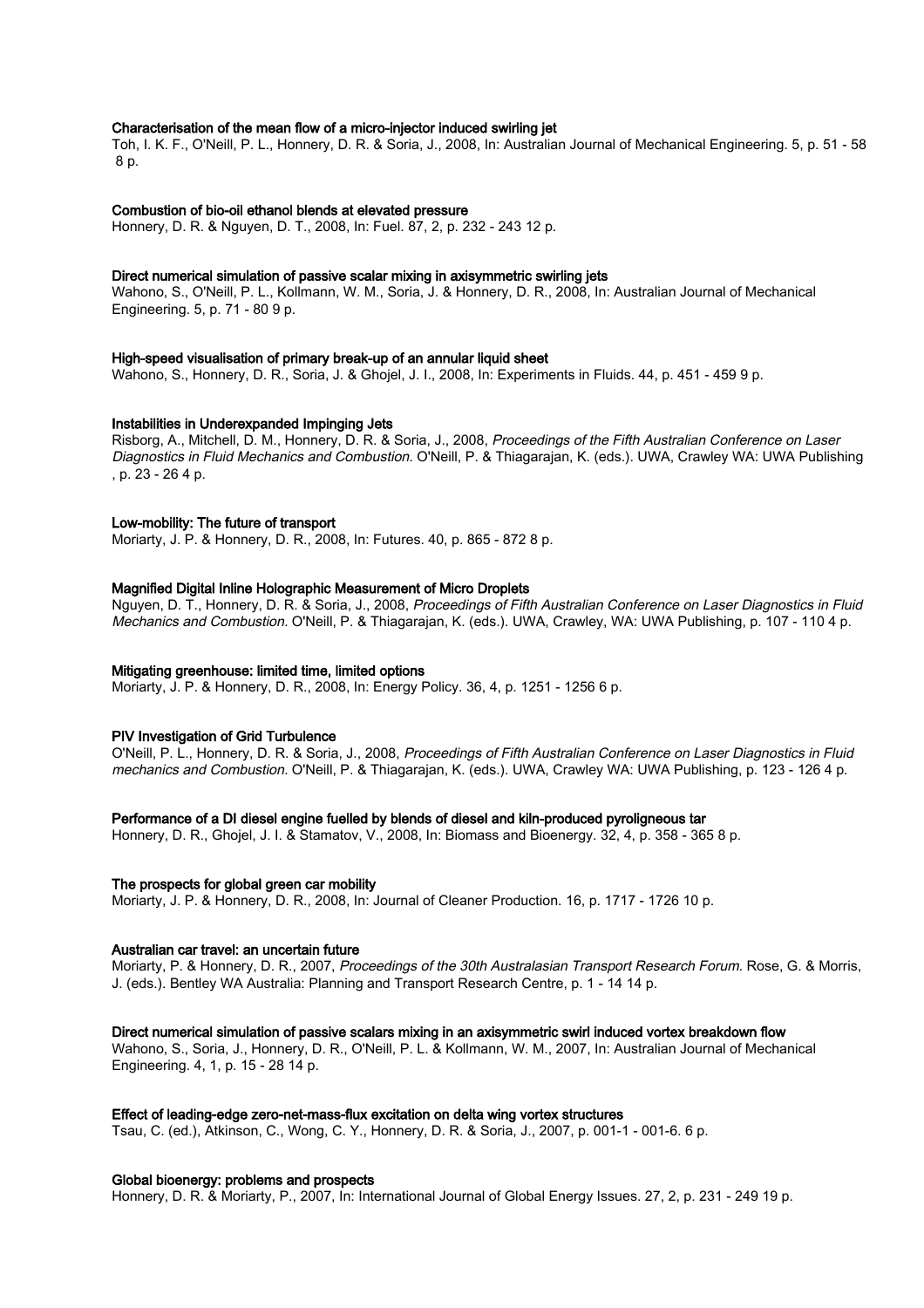# Intermittent renewable energy: the only future source of hydrogen?

Moriarty, P. & Honnery, D. R., 2007, In: International Journal of Hydrogen Energy. 32, 12, p. 1616 - 1624 9 p.

### Liquid fuels from woody biomass

Honnery, D. R. & Moriarty, P., 2007, In: International Journal of Global Energy Issues. 27, 2, p. 103 - 114 12 p.

# Micro-droplet and dense fuel spray diagnostics

Kostas, D. J., Honnery, D. R., Soria, J. & Nguyen, D., 2007, Proceedings of the Australian Combustion Symposium 2007. Masri, A., Sendt, K., Nelson, P. & Yaroschchyk, P. (eds.). Sydney NSW Australia: School of Aerospace, Mechanical and Mechatronic Engineering, The University of Sydney, p. 98 - 101 4 p.

### Study of underexpanded supersonic jets with optical techniques

Mitchell, D. M., Honnery, D. R. & Soria, J., 2007, Proceedings of the 16th Australasian Fluid Mechanics Conference. Jacobs, P., McIntyre, T., Cleary, M., Buttsworth, D., Mee, D., Clements, R., Morgan, R. & Lemckert, C. (eds.). Brisbane Qld Australia: School of Engineering, The University of Queensland, p. 217 - 224 8 p.

### The influence of high injection pressure on the combustion of diesel water emulsions

Tran, X. T., Ghojel, J. I. & Honnery, D. R., 2007, Proceedings of the Australian Combustion Symposium 2007. Masri, A. R., Sendt, K., Nelson, P. F. & Yaroshchyk, P. (eds.). Sydney NSW Australia: School of Aerospace, Mechanical and Mechatronic Engineering, The University of Sydney, p. 90 - 93 4 p.

# Combustion properties of slow pyrolysis bio-oil produced from indigenous Australian species

Stamatov, V., Honnery, D. R. & Soria, J., 2006, In: Renewable Energy. 31, 13, p. 2108 - 2121 14 p.

### Heat release and emission characteristics of water-oil emulsion in direct injection diesel engine

Ghojel, J. I., Honnery, D. R. & Al-Khaleefi, K., 2006, Thermal Engineering Theory and Applications. Haik, Y. & Saghir, Z. (eds.). Al-Ain United Arab Emirates: United Arab Emirates University, p. 405 - 410 6 p.

# Performance, emissions and heat release characteristics of direct injection diesel engine operating on diesel oil emulsion

Ghojel, J. I., Honnery, D. R. & Al-Khaleefi, K., 2006, In: Applied Thermal Engineering. 26, 17-18, p. 2132 - 2141 10 p.

# Analysis of the pre-conditions for micro-explosions of bio-oil droplets

Stamatov, V., Honnery, D. R. & Soria, J., 1 Dec 2005, p. 59-62. 4 p.

# A comparison of biomass energy with other renewables

Moriarty, P. & Honnery, D. R., 2005, Biomass for Energy, the Environment and Society: Proceedings of the Bioenergy Australia 2005. Shuck, S. (ed.). Australia: Bioenergy Australia, p. 1 - 8 8 p.

# Can renewable energy avert global climate change?

Moriarty, P. & Honnery, D. R., 2005, Proceedings of 17th International Clean Air & Environment Conference. Mesaros, D. (ed.). Australia: Australian and New Zealand Clean Air Society, Vol. 17. p. 1 - 7 7 p.

# Determinants of urban travel in Australia

Moriarty, P. & Honnery, D. R., 2005, Transporting the Future: Transport in a changing environment: Proceedings of the 28th Australasian Transport Forum. Raimond, T. (ed.). Sydney NSW Australia, Vol. 28. p. 1 - 13 13 p.

# Diesel oil emulsion as an alternative to diesel fuel

Alkhaleefi, K., Ghojel, J. I. & Honnery, D. R., 2005, Proceedings of the 17th International Clean Air & Environment Conference. Mesaros, D. (ed.). Hobart Tas Australia: Clean Air Society of Australia & New Zealand, p. 1 - 6 6 p.

# Direct numerical simulation of passive scalars mixing in a spatially evolving axisymmetric vortex breakdown flow

Thompson, L. (ed.), Wahono, S., Kollmann, W. M., Soria, J., Honnery, D. R. & O'Neill, P. L., 2005, p. 1 - 15. 15 p.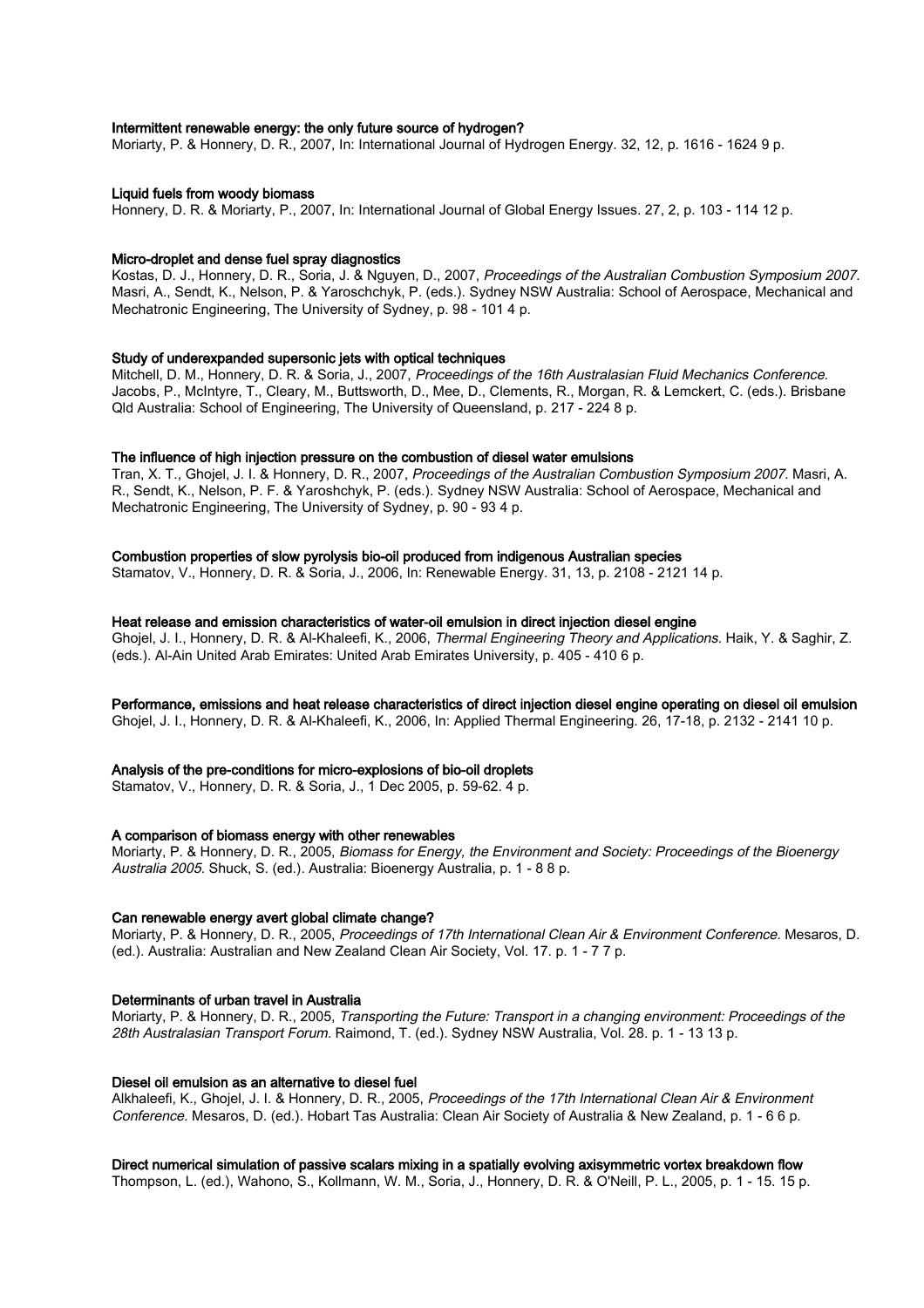### Heat release model for the combustion of diesel oil emulsions in di diesel engines

Ghojel, J. I. & Honnery, D. R., 2005, In: Applied Thermal Engineering. 25, 14-15, p. 2072 - 2085 14 p.

### High pressure spray combustion of bio-oil/ethanol blends

Nguyen, D. & Honnery, D. R., 2005, Biomass for Energy, the Environment and Society: Proceedings of the Bioenergy Australia 2005. Shuck, S. (ed.). Australia: Bioenergy Australia, p. 1 - 7 7 p.

### Investigation of flow past a cavity using PLIF and MCCDPIV

Manovski, P., Honnery, D. R. & Soria, J., 2005, Proceedings of the Fourth Australian Conference on Laser Diagnostics in Fluid Mechanics and Combustion. Alwahabi, Z. (ed.). Adelaide SA Australia: The University of Adelaide, Vol. 4. p. 93 - 96 4 p.

### Non-Intrusive measurement of a density field using the Background Oriented Schlieren (BOS) method

Vasudeva, G., Honnery, D. R. & Soria, J., 2005, Proceedings of the Fourth Australian Conference on Laser Diagnostics in Fluid Mechanics and Combustion. Alwahabi, Z. (ed.). Adelaide SA Australia: The University of Adelaide, Vol. 4. p. 137 - 140 4 p.

### PLIF and PIV investigation on pulsed sprays at isothermal conditions

Stamatova, L., Honnery, D. R. & Ghojel, J. I., 2005, Proceedings of the Fourth Australian Conference on Laser Diagnostics in Fluid Mechanics and Combustion. Alwahabi, Z. (ed.). Adelaide SA Australia: The University of Adelaide, Vol. 4. p. 125 - 128 4 p.

# Particle image velocimetry measurements of an underexpanded supersonic jet

Mitchell, D. M., Honnery, D. R. & Soria, J., 2005, Proceedings of the Fourth Australian Conference on Laser Diagnostics in Fluid Mechanics and Combustion. Alwahabi, Z. (ed.). Adelaide SA Australia: The University of Adelaide, Vol. 4. p. 109 - 112 4 p.

### Reducing emissions in Victorian diesel vehicles

Honnery, D. R. & Moriarty, P., 2005, Proceedings of 17th International Clean Air & Environment Conference. Mesaros, D. (ed.). Hobart Tas Australia: Australian and New Zealand Clean Air Society, Vol. 17. p. 1 - 7 7 p.

### Soot and temperature measurement in diesel sprays

Nguyen, D. & Honnery, D. R., 2005, Proceedings of the Fourth Australian Conference on Laser Diagnostics in Fluid Mechanics and Combustion. Alwahabi, Z. (ed.). Adelaide SA Australia: The University of Adelaide, Vol. 4. p. 117 - 120 4 p.

### Study of heat release characteristics in direct injection diesel engine fueled by diesel oil emulsion

Alkhaleefi, K., Ghojel, J. I. & Honnery, D. R., 2005, Proceedings of the Fouth International Heat Transfer, Fluid Mechanics & Thermodynamics, HEFAT 2005. Meyer, J. P. & Malan, A. G. (eds.). Cairo Egypt: HEFAT, p. 1 - 6 6 p.

#### Velocity and scalar measurement of low swirl jet

Toh, I. K., Honnery, D. R. & Soria, J., 2005, Proceedings of the Fourth Australian Conference on Laser Diagnostics in Fluid Mechanics and Combustion. Alwahabi, Z. (ed.). Adelaide SA Australia: The University of Adelaide, Vol. 4. p. 129 - 132 4 p.

### Visualization of flow development in hybrid rocket motors with high regression rates

Stamatov, V., Honnery, D. R. & Soria, J., 2005, In: Journal of Propulsion and Power. 21, 4, p. 613 - 618 6 p.

# Autocorrelation functions and the determination of integral length with reference to experimental and numerical data

O'Neill, P. L., Nicolaides, D., Honnery, D. R. & Soria, J., 2004, Proceedings of the Fifteenth Australasian Fluid Mechanics Conference. Behnia, M., Lin, W. & McBain, G. D. (eds.). Sydney NSW Australia: University of Sydney, p. 1 - 4 4 p.

# Effect of pulsation rate on spray-spreading rate in an isothermal environment

Stamatova, L., Honnery, D. R., Stamatov, V., Ghojel, J. I. & Soria, J., 2004, Proceedings of the Fifteenth Australasian Fluid Mechanics Conference. Behnia, M., Lin, W. & McBain, G. D. (eds.). Sydney NSW Australia: University of Sydney, p.  $1 - 44 p$ .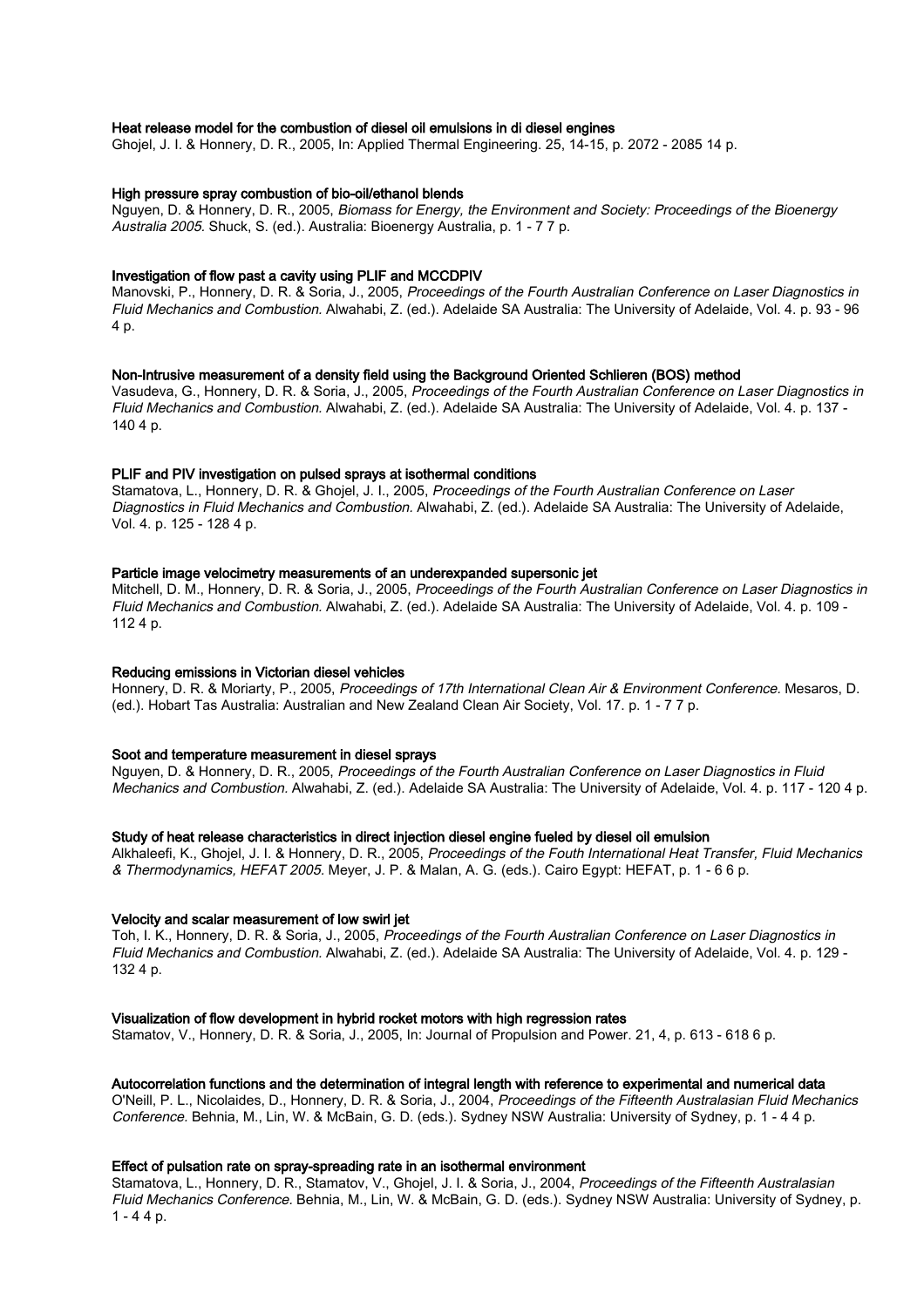### Forecasting world transport in the year 2050

Moriarty, P. & Honnery, D. R., 2004, In: International Journal of Vehicle Design. 35, 1/2, p. 151 - 165 15 p.

### Future vehicles: an introduction

Honnery, D. R. & Moriarty, P., 2004, In: International Journal of Vehicle Design. 35, 1/2, p. 1 - 8 8 p.

### Mean flow characteristics of a micro-injector induced swirling jet

Toh, I. K., O'Neill, P. L., Honnery, D. R. & Soria, J., 2004, Proceedings of the Fifteenth Australasian Fluid Mechanics Conference. Behnia, M., Lin, W. & McBain, G. D. (eds.). Sydney NSW Australia: University of Sydney, p. 1 - 4 4 p.

### Radiant heating of a bio-oil droplet: a quest for a suitable model and scaling of pre-explosion conditions

Hristov, J. Y., Stamatov, V., Honnery, D. R. & Soria, J., 2004, Proceedings of the Fifteenth Australasian Fluid Mechancis Conference. Behnia, M., Lin, W. & McBain, G. D. (eds.). Sydney NSW Australia: University of Sydney, p. 1 - 4 4 p.

### The stability of low Reynolds number round jets

O'Neill, P. L., Soria, J. & Honnery, D. R., 2004, In: Experiments in Fluids. 36, 3, p. 473 - 483 11 p.

# Alternative transport fuels: the long-term future

Moriarty, P. & Honnery, D. R., 2003, In: International Journal of Vehicle Design. 31, 1, p. 11 - 21 11 p.

# Effect of oxidising flow velocity and burning rate on flow structure in an isothermal model of a high regression rate hybrid rocket motor

Stamatov, V., Honnery, D. R. & Soria, J., 2003, Proceedings of the 2003 Australian Symposium on Combustion & the 8th Australian Flame Days. Honnery, D. (ed.). Clayton Vic Australia: Monash University Publishing, p. 1 - 8 8 p.

### Near jet characterisation of a micro-injector controlled swirling jet

O'Neill, P. L., Toh, I. K., Soria, J. & Honnery, D. R., 2003, Proceedings of the 2003 Australian Symposium on Combustion & the 8th Australian Flame Days. Honnery, D. (ed.). Clayton Vic Australia: Monash University Publishing, p. 1 - 7 7 p.

### Safety impacts of vehicular information technology

Moriarty, P. & Honnery, D. R., 2003, In: International Journal of Vehicle Design. 31, 2, p. 176 - 186 11 p.

### World alternative energy potential: combustion implications

Moriarty, P. & Honnery, D. R., 2003, Proceedings of the 2003 Australian Symposium on Combustion & The 8th Australian Flames Days. Honnery, D. (ed.). Clayton Vic Australia: Monash University Publishing, p. 1 - 8 8 p.

### Evaluation of greenhouse gas reduction strategies for urban passenger transport

Moriarty, P. & Honnery, D. R., 2002, Papers of the 25th Australasian Transport Research Forum. Potterton, P. (ed.). Canberra ACT Australia: Bureau of Transport and Regional Economics, p. 1 - 13 13 p.

### MCCDPIV investigations of a round jet at low Reynolds number

O'Neill, P. L., Soria, J. & Honnery, D. R., 2002, Proceedings of the Third Australian Conference on Laser Diagnostics in Fluid Mechanics and Combustion. McIntyre, T. (ed.). Brisbane Qld Australia: University of Queensland, Vol. 3. p. 62 - 66 5 p.

# Near field PIV measurements of a bluff body co-flowing round axisymmetric jet

Honnery, D. R., Pilalis, J., Stamatov, V. & Soria, J., 2002, Proceedings of the Third Australian Conference on Laser Diagnostics in Fluid Mechanics and Combustion. McIntyre, T. (ed.). Brisbane Qld Australia: University of Queensland, Vol. 3. p. 67 - 70 4 p.

### The application of laser diagnostic in the laboratory for turbulence research in aerospace and combustion

Honnery, D. R. & Von Ellenrieder, K. D., 2002, Proceedings of Third Australian Conference on Laser Diagnostics in Fluid Diagnostics in Fluid Mechanics and Combustion. McIntyre, T. J. (ed.). Brisbane Qld Australia: University of Queensland, p. 2 - 11 10 p.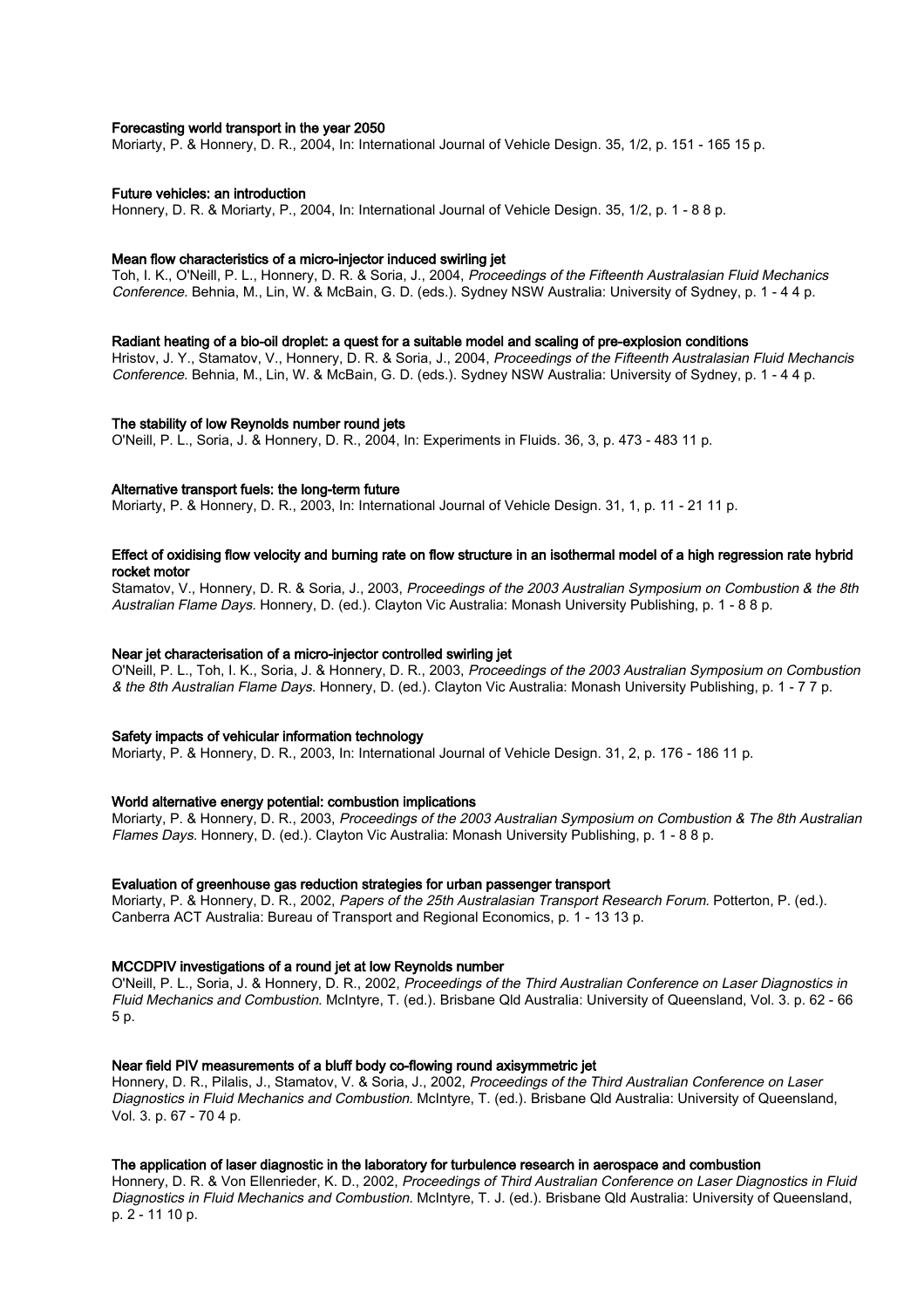# The role of LPG in reducing vehicle exhaust emissions

Honnery, D. R., Ghojel, J. I. & Moriarty, P., 2002, Papers of the 25th Australasian Transport Research Forum. Potterton, P. (ed.). Canberra ACT Australia: Bureau of Transport and Regional Economics, p. 1 - 13 13 p.

### Structures in a round homogeneous jet at low Reynolds number

O'Neill, P. L., Honnery, D. R. & Soria, J., 2001, Proceedings of the14th Australasian Fluid Mechanics Conference. Dally, B. (ed.). Adelaide SA Australia: The University of Adelaide, Vol. 1. p. 765 - 768 4 p.

### A Parametric Study of Soot Formation and Radiation Heat Transfer in C2H4 Jet Flames at Pressure

Smith, N. S., Williams, J. M. & Honnery, D. R., 1999, 1999 Australian Symposium on Combustion and the Sixth Australian Flame Days. Callaghan NSW: University of Newcastle, p. 145 - 149 5 p.

### Combustion in the 21st Century

Moriarty, P. & Honnery, D. R., 1999, 1999 Australian Symposium on Combustion. Callaghan NSW: University of Newcastle, p. 217 - 221 5 p.

### Proc. of the Second Australian Conf. on Laser Diagnostics in Fluid Mechanics & Combustion

Soria, J. & Honnery, D. R., 1999, Clayton Vic Australia: Monash University Publishing. 182 p.

### Slower, Smaller and Lighter Urban Cars

Moriarty, P. & Honnery, D. R., 1999, In: Proceedings of the Institution of Mechanical Engineers Part D: Journal of Automobile Engineering. p. 19 - 26 8 p.

### Greenhouse gas implications of alternative transport fuels

Moriarty, P. & Honnery, D. R., 1998, Proc 14th Intl Clean Air & Environment Conference. Melbourne Vic Australia: Clean Air Society of Aust & NZ, p. 268 - 273 6 p.

# Measurements of velocity and vorticity in grid turbulence using PIV

Nicolaides, D., Honnery, D. R. & Soria, J., 1998, Proc 13th Australasian Fluid Mechanics Conference. Melbourne Vic Australia: Monash University Publishing, p. 733 - 736 4 p.

### Transport and the urban environment

Moriarty, P. & Honnery, D. R., 1998, Proc 14th Intl Clean Air & Environment Conference. Melbourne Vic Australia: Clean Air Society of Aust & NZ, p. 142 - 147 6 p.

### Soot mass growth in laminar diffusion flames - parametric modelling

Kent, J. H. & Honnery, D. R., 1 Dec 1994, In: Combustion Science and Technology. 59, p. 199-220 22 p.

### Two parametric models of soot growth rates in laminar ethylene diffusion flames

Honnery, D. R., Tappe, M. & Kent, J. H., 1 Jun 1992, In: Combustion Science and Technology. 83, 4-6, p. 305-321 17 p.

# Modeling the growth of polynuclear aromatic hydrocarbons in diffusion flames

Miller, J. H., Honnery, D. R. & Kent, J. H., 1 Jan 1992, In: Symposium (International) on Combustion. 24, 1, p. 1031-1039 9 p.

# Soot mass growth modelling in laminar diffusion flames

Honnery, D. R. & Kent, J. H., 1 Jan 1992, In: Symposium (International) on Combustion. 24, 1, p. 1041-1047 7 p.

### Soot formation rates in diffusion flames— a unifying trend

Kent, J. H. & Honnery, D. R., 1 Feb 1991, In: Combustion Science and Technology. 75, 4-6, p. 167-177 11 p.